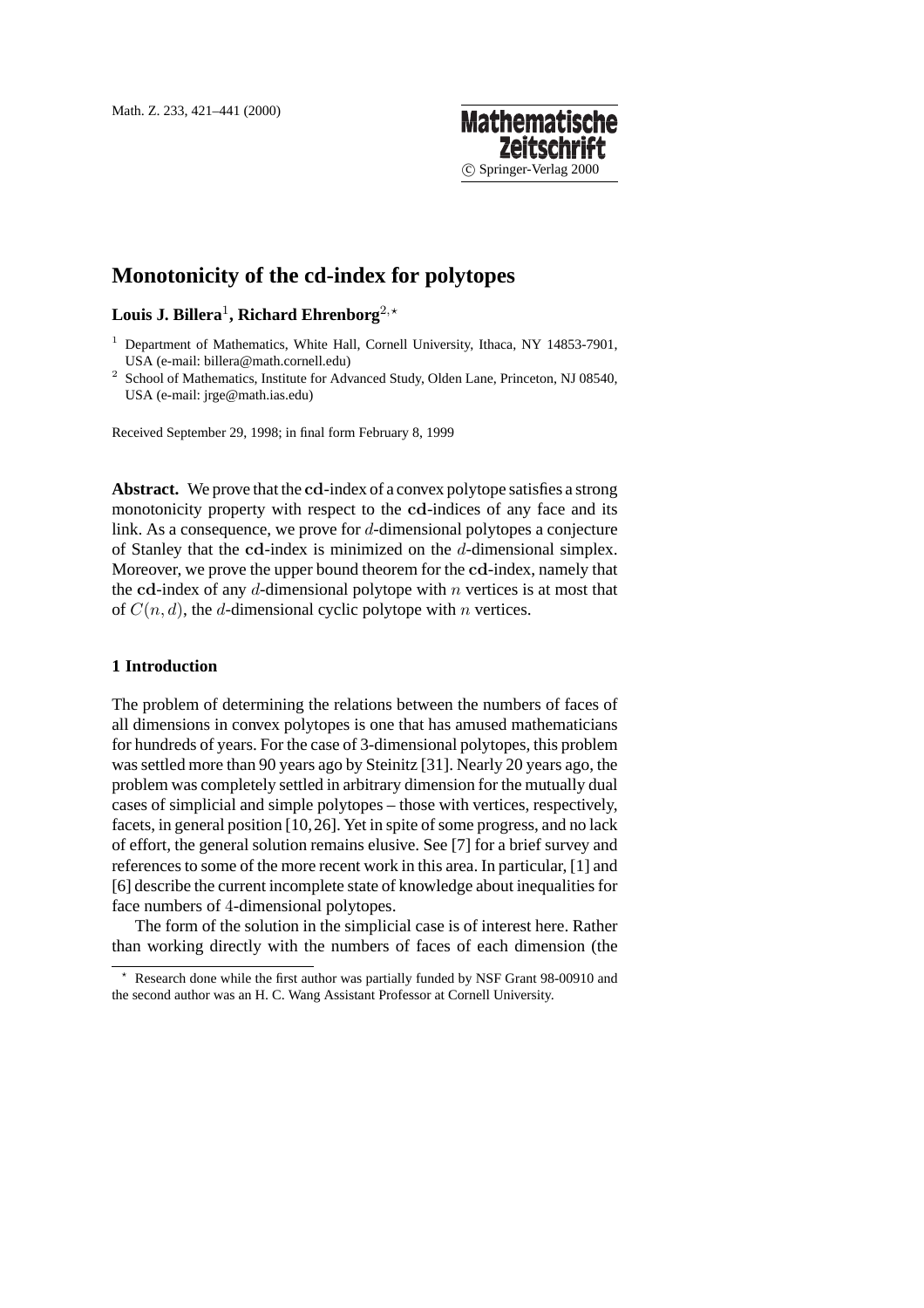$f$ -vector), two linearly equivalent derived invariants are considered, the  $h$ polynomial and the g-polynomial. These were introduced in this context by McMullen [22], who showed by means of a shelling argument that the h-polynomial of a simplicial polytope always has nonnegative coefficients and it is maximized, over all simplicial  $d$ -dimensional polytopes with  $n$ vertices, by the cyclic polytope  $C(n, d)$  (the convex hull of n points on the moment curve  $(t, t^2, \ldots, t^d)$ ). The latter is known as the *Upper Bound Theorem* for polytopes, since it implies that for *all* d-dimensional polytopes with *n* vertices  $C(n, d)$  maximizes the number of faces of all dimensions. One key part of the characterization of  $f$ -vectors in the simplicial case is the so-called *Generalized Lower Bound Theorem*, which states that over all convex  $d$ -dimensional polytopes, the  $q$ -polynomial is minimized termwise on the d-dimensional simplex. This fact gives all the linear inequalities that hold for f-vectors of simplicial polytopes.

For the case of general d-dimensional polytopes, there has been some effort to understand more than just the f-vector. The *flag* f*-vector* is an invariant that includes the full enumerative information about chains of faces in the polytope, and so includes the usual  $f$ -vector, reducing to the latter in the case of simple or simplicial polytopes. In [2] all the linear relations holding for flag *f*-vectors of polytopes (or, more generally, Eulerian partially ordered sets) are obtained via the Euler relations holding for intervals of faces. The **cd**-index is a derived invariant that efficiently encodes information carried by the flag  $f$ -vector [5].

By means of a shelling argument, Stanley [29] showed that the **cd**-index is termwise nonnegative for a class of objects somewhat more general than convex polytopes. Since the coefficients of the **cd**-index of the simplex are all positive, this does not establish that the **cd**-index is minimized over polytopes by the simplices. However, he conjectured more generally that among all Gorenstein<sup>∗</sup> lattices the Boolean algebra has the termwise smallest **cd**index [30, Conjecture 2.7]. The zonotopal analogue of Stanley's conjecture was proved by the authors and Readdy [8], namely, among all zonotopes (or more generally all oriented matroids) the cube has the smallest **cd**-index. Other inequalities giving evidence of this conjecture were given by Ehrenborg and Fox [14].

By extending the methods of Stanley and McMullen, we show here that the **cd**-index of any convex d-dimensional polytope is termwise as large as that of the d-dimensional simplex, establishing Stanley's conjecture for polytopes. Further, we show the corresponding upper bound theorem for the  $cd$ -index: over all d-dimensional polytopes with  $n$  vertices, the cyclic polytope  $C(n, d)$  has the termwise largest **cd**-index. Our methods actually produce much stronger lower bounds. We show that the **cd**-index satisfies a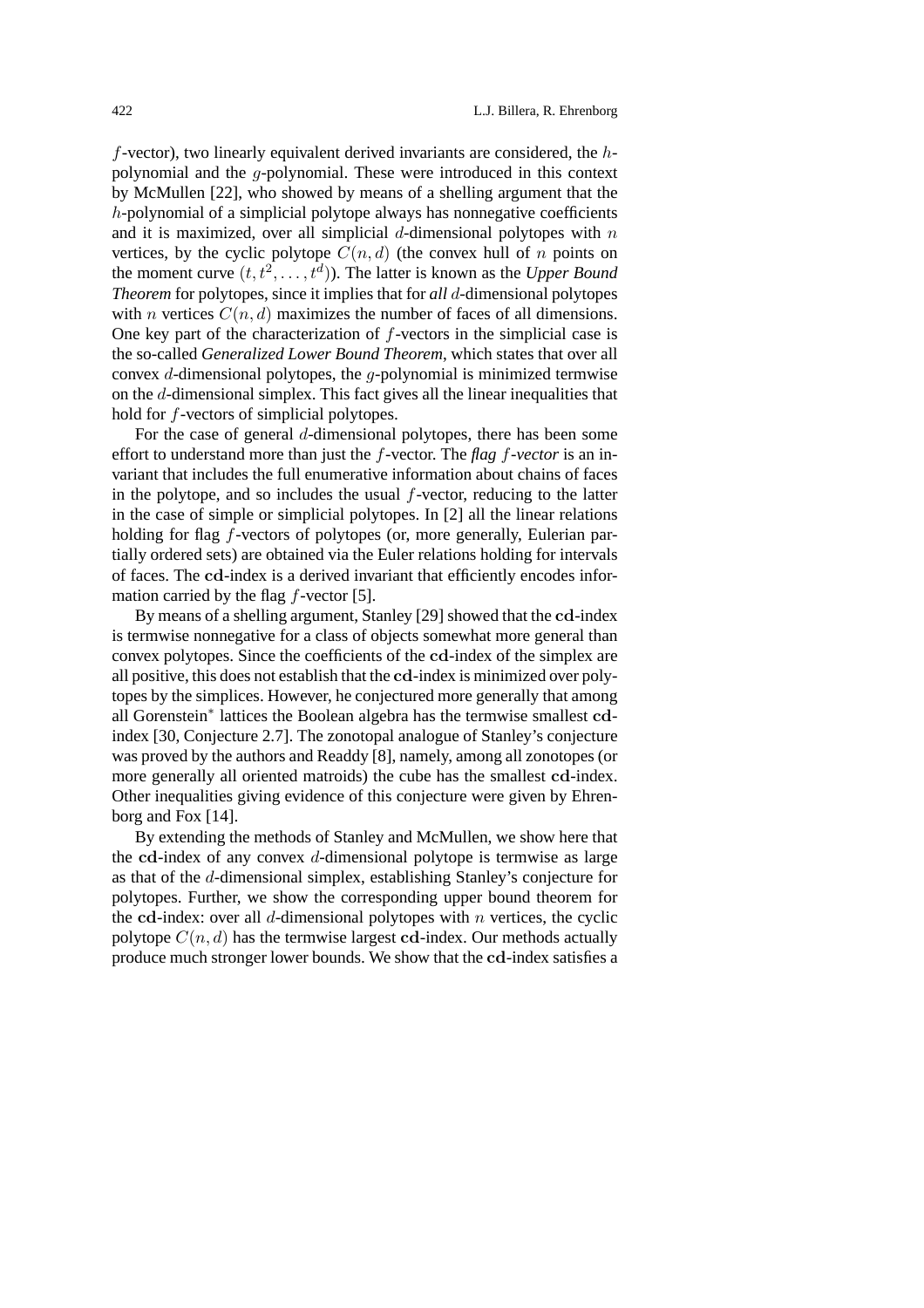strong version of the submultiplicative property of the g-polynomial proved recently by Braden and MacPherson [12].

In Sect. 2, we give the basic definitions concerning polytopes, Eulerian posets and the **cd**-index. This includes a brief introduction to the coalgebra notions that come into play in proving the upper bound theorem. Section 3 contains some identities involving the **cd**-index of the boundary of a regular cellular ball and of the regular cellular sphere obtained by attaching two such balls along their common boundary. We compute the **cd**-index of partial shellings in Sect. 4 and use this in Sect. 5 to prove the submultiplicative inequalities. Section 6 is dedicated to the proof of the upper bound theorem. Finally, some consequences of these results for inequalities on the flag fvector are considered in Sect. 7.

### **2 Polytopes, Eulerian posets and the cd-index**

A *partially ordered set* (poset) P is graded if it has a minimal element  $\hat{0}$ , maximal element  $\hat{1}$ , and for every element x in the poset, every maximal chain from  $\hat{0}$  to x has the same length. Let the rank of an element x,  $\rho(x)$ , be the length of a maximal chain from  $\hat{0}$  to x. We call  $\rho(P) = \rho(\hat{0}, \hat{1})$  the rank of the poset P. For  $x \leq y$  define  $\rho(x, y)$  to be equal to  $\rho(y) - \rho(x)$  and define the *interval* from x to y to be set  $\{z : x \le z \le y\}$ , denoted  $[x, y]$ . Observe that  $[x, y]$  is a graded poset of rank  $\rho(x, y)$ .

For a graded poset P of rank  $d+1$  the flag f-vector is defined as follows. For S a subset of  $\{1, 2, ..., d\}$  let  $f_S$  be the number of chains of P whose ranks are exactly given by the set S. That is,

$$
f_S = |\{\hat{0} = x_0 < x_1 < \dots < x_{k+1} = \hat{1} \; : \; \rho(x_i) = s_i\}|,
$$

where  $S = \{s_1 < \cdots < s_k\}$ . A stepping stone in the study of flag vectors is the flag h-vector. It is given by the invertible relation (and corresponding inverse relation):

$$
h_S = \sum_{T \subseteq S} (-1)^{|S-T|} f_T \quad \text{and} \quad f_S = \sum_{T \subseteq S} h_T.
$$

Hence the flag  $f$ -vector and the flag  $h$ -vector carry the same information about the poset.

Let a and b be two non-commuting variables. For a subset  $S$  of  $\{1, 2, \ldots,$ d}, define  $u_S$  to be the **ab**-monomial  $u_1 \cdots u_d$  where  $u_i = \mathbf{a}$  if  $i \notin S$  and  $u_i = \mathbf{b}$  if  $i \in S$ . The **ab**-index of a poset P of rank  $d+1, \Psi(P)$ , is defined by

$$
\Psi(P) = \sum_{S} h_S \cdot u_S,
$$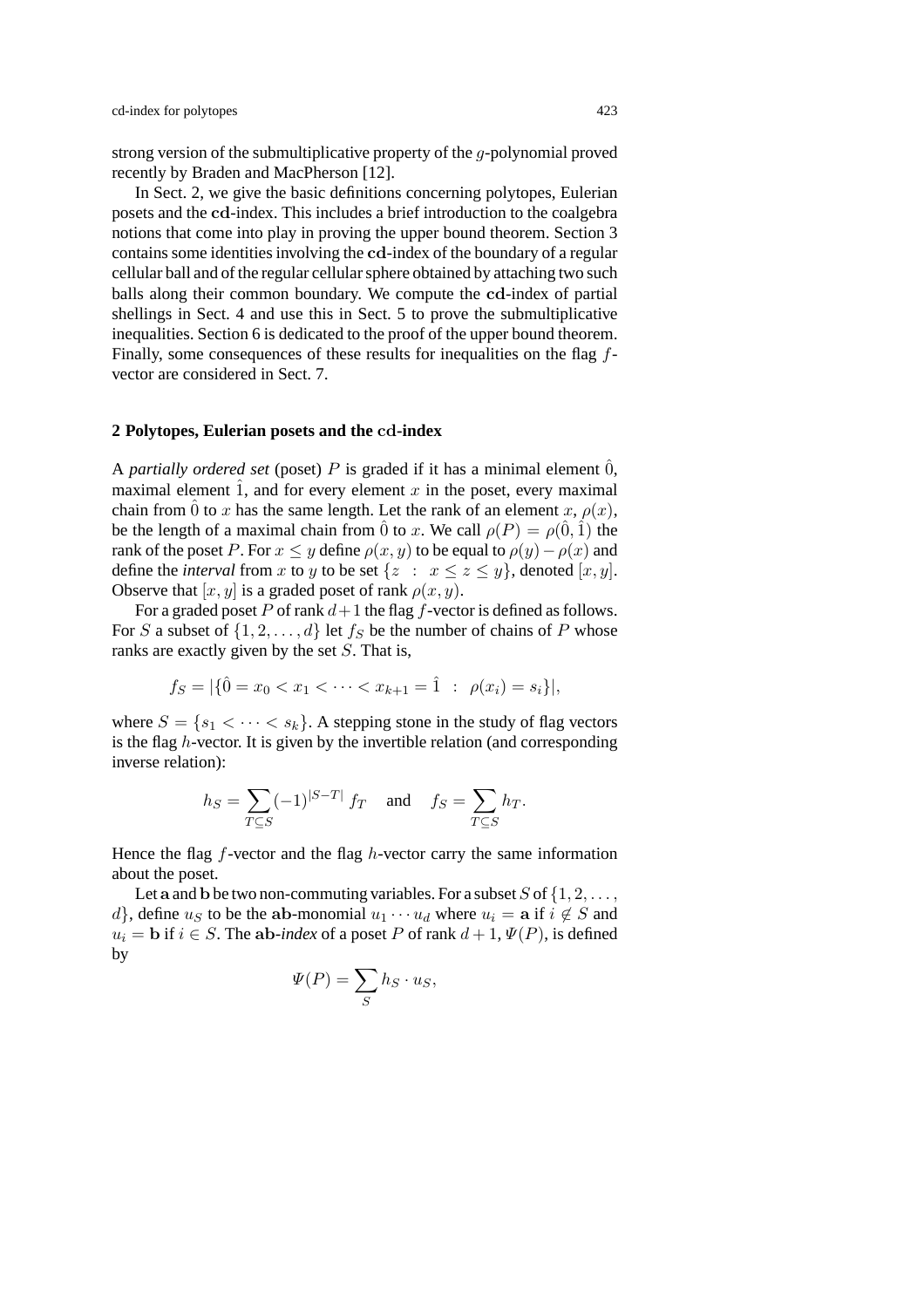where the sum ranges over all subsets S of  $\{1, 2, \ldots, d\}$ . Observe the abindex encodes exactly the same information as the flag h-vector. Moreover  $\Psi(P)$  is a homogeneous polynomial of degree d.

Another way to view the **ab**-index is by assigning a weight to each chain in the poset P. For a chain  $c = \{\hat{0} = x_0 < x_1 < \cdots < x_{k+1} = \hat{1}\}\)$  let the *weight* of the chain c be the product  $wt(c) = w_1 \cdots w_d$ , where

$$
w_i = \begin{cases} \mathbf{b} & \text{if } i \in \{\rho(x_1), \dots, \rho(x_k)\}, \\ \mathbf{a} - \mathbf{b} & \text{otherwise.} \end{cases}
$$

Then the **ab**-index is given by the sum

$$
\Psi(P) = \sum_c \text{wt}(c),
$$

where  $c$  ranges over all chains in the poset  $P$ .

The *Möbius function*  $\mu(x, y)$  is defined for  $x, y \in P$  by  $\mu(x, x) = 1$  and for  $x < y$  in P by  $\sum_{x \le z \le y} \mu(x, z) = 0$ . A poset P is called *Eulerian* if the Möbius function satisfies  $\mu(x,y) = (-1)^{\rho(x,y)}$ . There are linear relations among the entries of the flag f-vector of an Eulerian poset, called the *generalized Dehn-Sommerville relations*, discovered by Bayer and Billera [2]. Fine observed and Bayer and Klapper [5] proved that when  $P$  is Eulerian the  $ab$ -index of  $P$  can be written in terms of the non-commuting variables  $c = a + b$  and  $d = a \cdot b + b \cdot a$ . The resulting polynomial is called the **cd***-index*. In fact, they showed that the **cd**-index exists for a poset if and only if the flag f-vector of the poset satisfies the generalized Dehn-Sommerville relations. Stanley gave another elementary proof of the existence of the **cd**-index in [29]; see also the discussion in Sect. 3.

Let  $\mathbb{Z}\langle \mathbf{c}, \mathbf{d} \rangle$  be the ring of polynomials in the variables **c** and **d**, and let the degree of **c** be 1 and the degree of **d** be 2. For a poset  $P$ , let  $P^*$ denote the *dual* poset. The poset  $P^*$  has the same underlying set as P but with the order relation  $x \leq_{P^*} y$  if  $x \geq_P y$ . Similarly, for a cd-monomial  $v = v_1v_2 \cdots v_n$ , let  $v^* = v_n \cdots v_2v_1$ . By linearity we extend this operation to be an involution on  $\mathbb{Z}\langle \mathbf{c}, \mathbf{d} \rangle$ . Observe for an Eulerian poset P we have  $\Psi(P^*) = \Psi(P)^*.$ 

For two **cd**-polynomials v and w, we define  $v \leq w$  if the **cd**-polynomial w−v has nonnegative coefficients. Observe that comparing **cd**-polynomials coefficientwise is stronger than comparing **ab**-polynomials since a polynomial can have nonnegative coefficients as an **ab**-polynomial but not as a **cd**-polynomial (for example,  $\mathbf{a}^2 + \mathbf{b}^2 = \mathbf{c}^2 - \mathbf{d}$ ).

An important tool in studying the **cd**-index is that the **cd**-index is a coalgebra homomorphism. We give a short explanation here; for basic notions of coalgebras, see [24,32]. For more information on the coalgebra discussed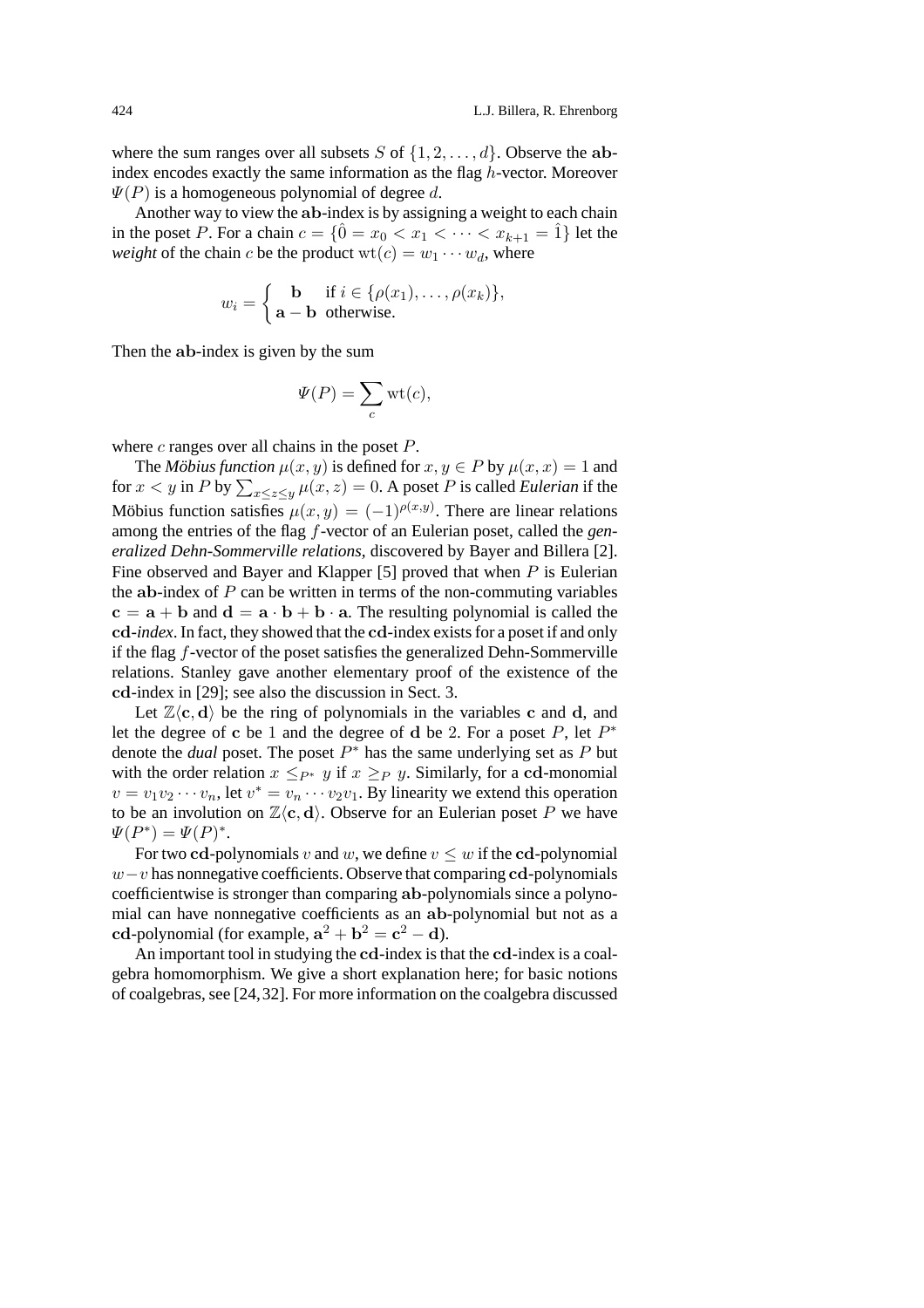here, we refer the reader to [17]. We extend the ring  $\mathbb{Z}\langle \mathbf{c}, \mathbf{d} \rangle$  to a coalgebra; that is, we enrich the ring with a coproduct  $\Delta$ , which is a linear map  $\Delta : \mathbb{Z}\langle \mathbf{c}, \mathbf{d} \rangle \longrightarrow \mathbb{Z}\langle \mathbf{c}, \mathbf{d} \rangle \otimes \mathbb{Z}\langle \mathbf{c}, \mathbf{d} \rangle$ . We will use the Sweedler notation for the coproduct; hence for the element  $\varDelta(w)$  we write  $\sum_w w_{(1)} \otimes w_{(2)} .$  We define our coproduct  $\Delta$  by  $\Delta$ (**c**) = 2·1⊗1,  $\Delta$ (**d**) = **c**⊗1+1⊗**c**, and otherwise by the Newtonian condition  $\Delta(u \cdot v) = \sum_u u_{(1)} \otimes u_{(2)} \cdot v + \sum_v u \cdot v_{(1)} \otimes v_{(2)}$ . Observe that  $\mathbb{Z}\langle \mathbf{c}, \mathbf{d} \rangle$  is a coalgebra without a counit.

Let the vector space  $\mathcal E$  be spanned by all isomorphism types of Eulerian posets of rank greater than or equal to one. Observe that  $\Psi$  extends to a linear map from  $\mathcal{E}$  to  $\mathbb{Z}\langle \mathbf{c}, \mathbf{d} \rangle$ . Define a coproduct on  $\mathcal{E}$  by  $\Delta(P) = \sum_{\hat{n} < r < \hat{1}} [\hat{0}, x] \otimes [x, \hat{1}]$  for an Eulerian poset P and extend by linearity to the space  $\mathcal{E}$ . Ehrenborg and Readdy [17] proved that the **cd**-index  $\Psi$  is a coalgebra homomorphism from the coalgebra of Eulerian posets  $\mathcal E$ to the coalgebra  $\mathbb{Z}\langle \mathbf{c}, \mathbf{d} \rangle$ . We will use this result in the following form. Its importance is that convolution of two linear maps over an interval  $[x, z]$  can be computed by only knowing the **cd**-index  $\Psi([x, z])$  and not the whole poset structure of the interval.

**Proposition 2.1** *Let L* and *M be linear maps from*  $\mathbb{Z}\langle \mathbf{c}, \mathbf{d} \rangle$  *into a ring. Then the convolution of* L *and* M *on the interval* [x, z] *of an Eulerian poset is given by*

$$
\sum_{x < y < z} L(\Psi([x, y])) \cdot M(\Psi([y, z])) = \sum_{w} L(w_{(1)}) \cdot M(w_{(2)}),
$$

*where w is the* **cd***-polynomial*  $\Psi([x, z])$ *.* 

The face lattice of a d-dimensional convex polytope is an Eulerian poset of rank d + 1, hence a d-dimensional convex polytope has a **cd**-index of degree d associated to it. Note that if P is a polytope and  $H \subset F$  are faces of P, then the interval  $[H, F]$  in the face lattice of P is the face lattice of a convex polytope, denoted  $F/H$ . In particular  $[0, F]$  is the face lattice of the face F. Thus, for a polytope P we will write  $\Psi(P)$  for  $\Psi([\emptyset, P])$  and, more generally,  $\Psi(F/H)$  for  $\Psi([H, F])$ . Also recall that the face lattice of the polar  $P^*$  of a polytope P is the dual of the face lattice of P.

The coalgebra techniques in [17] were used to show how the **cd**-index of convex polytopes changes under certain geometric operations. One of them is essential to us. On the ring  $\mathbb{Z}\langle \mathbf{c}, \mathbf{d} \rangle$  define a derivation G by letting  $G(c) = d$  and  $G(d) = cd$ . Also define a linear operator Pyr on the ring  $\mathbb{Z}\langle \mathbf{c}, \mathbf{d} \rangle$  by

$$
Pyr(w) = w \cdot \mathbf{c} + G(w).
$$

It is straightforward to check that

$$
Pyr(u \cdot v) = G(u) \cdot v + u \cdot Pyr(v). \tag{2.1}
$$

It is proved in [17] that: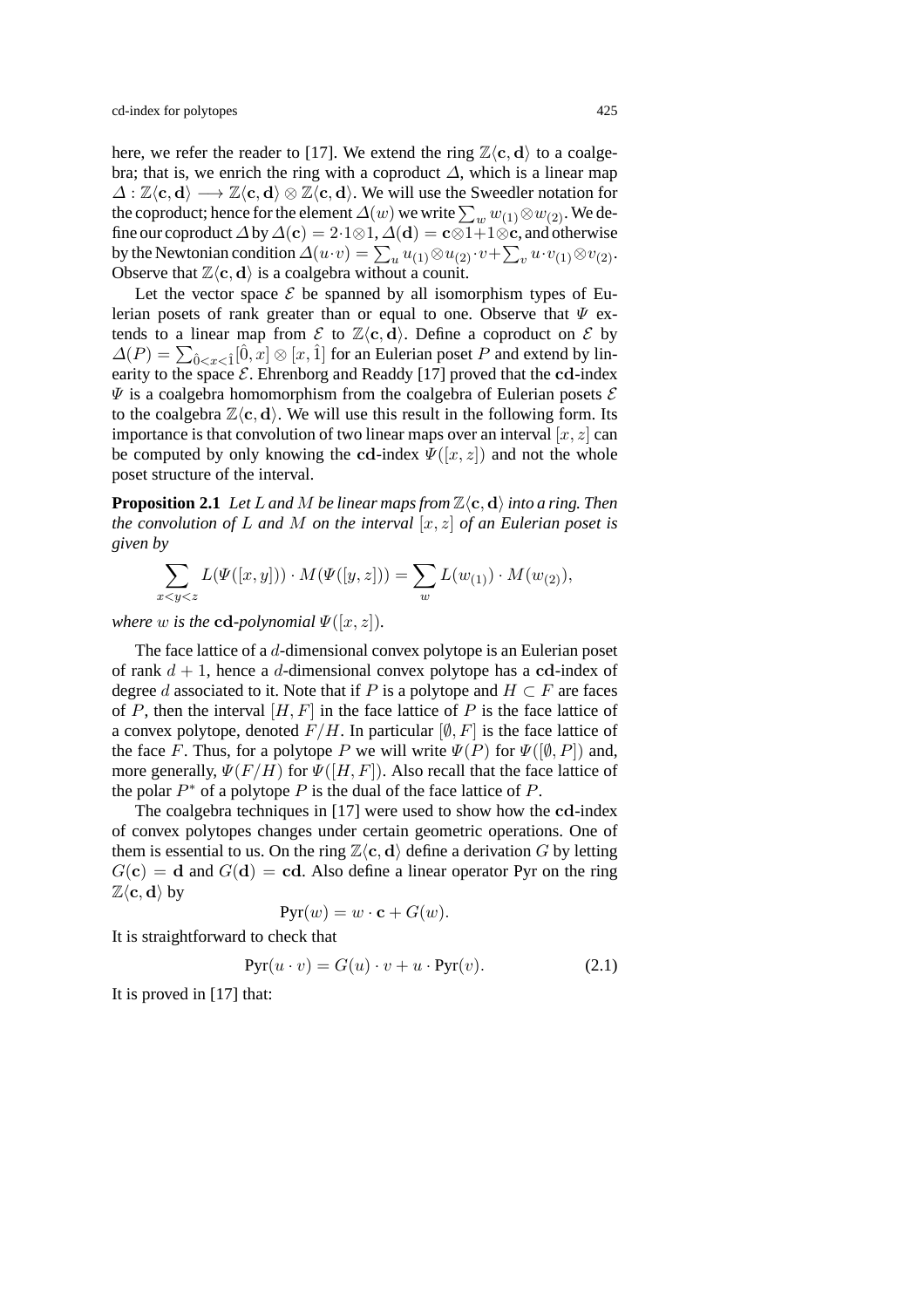**Theorem 2.2 (Ehrenborg-Readdy)** *For a polytope* P *let* Pyr(P) *denote the* pyramid *over* P*, that is, the convex hull of a point* v *not in the affine span of* P *with the polytope* P*. Then the* **cd***-index of* Pyr(P) *is given by*

$$
\Psi(\text{Pyr}(P)) = \text{Pyr}(\Psi(P)).
$$

Since the pyramid operation commutes with polarity, we have that for a **cd**-polynomial w that  $Pyr(w)^* = Pyr(w^*)$ .

A polytope is said to be *simplicial* if every facet is a simplex. The flag fvector for simplicial polytopes depends only on the f-vector or, equivalently, the h-vector (see, for example, [3, §7]). Stanley [29] gave the **cd**-index of simplicial polytopes in terms of the h-vector:

$$
\Psi(P) = \sum_{i=0}^d h_i \cdot \check{\Phi}_{d,i},
$$

where the  $\check{\Phi}_{d,i}$  are **cd**-polynomials. The polynomials  $\check{\Phi}_{d,i}$  satisfy the following recursion

$$
\check{\Phi}_{d+1,i+1} = G(\check{\Phi}_{d,i}),\tag{2.2}
$$

with the boundary conditions:

$$
\check{\Phi}_{0,0} = 1
$$
 and  $\check{\Phi}_{d+1,0} = \sum_{i=0}^{d} \check{\Phi}_{d,i} \cdot \mathbf{c}.$ 

Hence we have that  $\check{\Phi}_{d,i}$  are nonnegative **cd**-polynomials. The recursion (2.2) is due to Ehrenborg and Readdy [17]. There are many other recursions for  $\check{\Phi}_{d,i}$ ; see [15], or [19], where there is also a combinatorial interpretation for these polynomials.

#### **3 The boundary of a cellular ball**

Let P be a graded poset and let  $x < z$  be two elements in P. Using the chain definition for the **ab**-index and conditioning on the largest element in a chain, one obtains that the  $ab$ -index of the interval  $[x, z]$  is given by

$$
\Psi([x,z]) = (\mathbf{a} - \mathbf{b})^{\rho(x,z)-1} + \sum_{x < y < z} \Psi([x,y]) \cdot \mathbf{b} \cdot (\mathbf{a} - \mathbf{b})^{\rho(y,z)-1}.
$$
 (3.1)

By multiplying on the right with  $\mathbf{a} - \mathbf{b}$  and bringing the term  $\Psi([x, z]) \cdot \mathbf{b}$ to the right-hand side one obtains

$$
\Psi([x,z]) \cdot \mathbf{a} = (\mathbf{a} - \mathbf{b})^{\rho(x,z)} + \sum_{x < y \le z} \Psi([x,y]) \cdot \mathbf{b} \cdot (\mathbf{a} - \mathbf{b})^{\rho(y,z)}.
$$
 (3.2)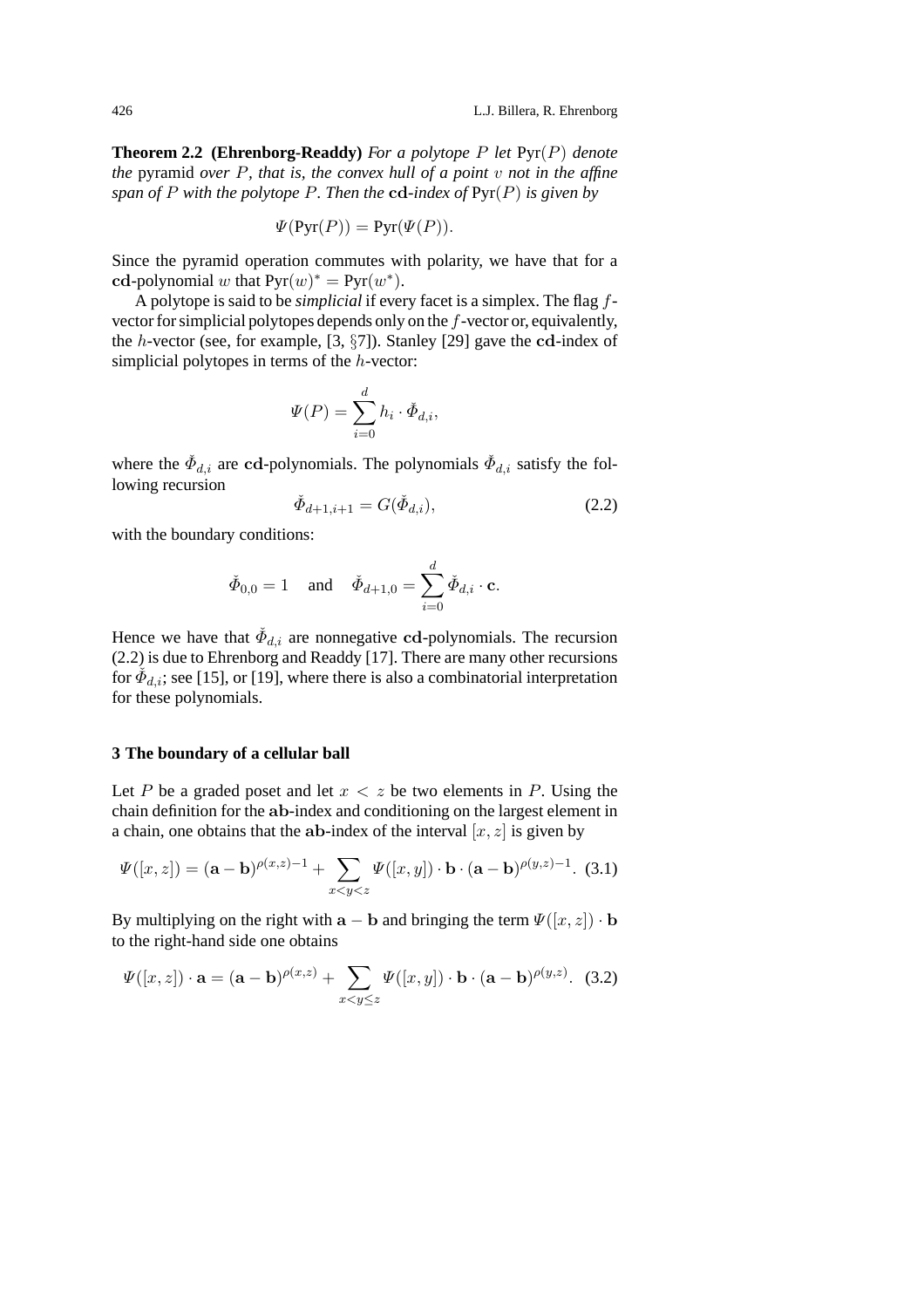Define three functions  $f, g$  and  $h$  in the incidence algebra of  $P$  by

$$
f(x,y) = \begin{cases} \Psi([x,y]) \cdot \mathbf{a} & \text{if } x < y, \\ 1 & \text{if } x = y, \end{cases} \quad g(x,y) = \begin{cases} \Psi([x,y]) \cdot \mathbf{b} & \text{if } x < y, \\ 1 & \text{if } x = y, \end{cases}
$$

and  $h(x, y) = (\mathbf{a} - \mathbf{b})^{\rho(x, y)}$ . Then (3.2) can be written as  $f = g \cdot h$  where the product is the convolution of the incidence algebra. Observe that  $h$ is invertible and its inverse  $h^{-1}$  is given by  $h^{-1}(x, y) = \mu(x, y) \cdot (\mathbf{a}$ **b**) $\rho(x,y)$ , where  $\mu(x,y)$  denotes the Möbius function of the interval  $[x, y]$ . By expanding the equivalent relation  $q = f \cdot h^{-1}$  we obtain

$$
\Psi([x,z]) \cdot \mathbf{b} = \mu(x,z) \cdot (\mathbf{a}-\mathbf{b})^{\rho(x,z)} + \sum_{x < y \leq z} \Psi([x,y]) \cdot \mathbf{a} \cdot \mu(y,z) \cdot (\mathbf{a}-\mathbf{b})^{\rho(y,z)}.
$$

By moving the term  $\Psi[(x, z)] \cdot \mathbf{a}$  to the left-hand side of the equation and cancelling a factor of  $\mathbf{b} - \mathbf{a}$  on the right we have:

$$
\Psi([x,z]) = -\mu(x,z) \cdot (\mathbf{a} - \mathbf{b})^{\rho(x,z)-1} - \sum_{x < y < z} \Psi([x,y]) \cdot \mathbf{a} \cdot \mu(y,z) \cdot (\mathbf{a} - \mathbf{b})^{\rho(y,z)-1}.
$$
 (3.3)

Equation (3.3) is an alternative recursion for the **ab**-index, which may be viewed as dual to (3.1). We remark that the trick of dividing with the factor of **b** − **a** is essentially due to Gabor Hetyei (unpublished). We obtain the ´ existence of the **cd**-index for an Eulerian poset by adding equations (3.1) and (3.3), using that  $\mu(y, z) = (-1)^{\rho(y, z)}$ , and recognizing the terms as **cd**-polynomials. This discussion is the essential step in Stanley's proof of the existence of the **cd**-index; see the proof of Theorem 1.1 in [29].

We define **cd**-polynomials  $\alpha_n$  and  $\beta_n$  for  $n \geq 0$  by  $\alpha_0 = -1$  and otherwise by

$$
\alpha_{2k} = -\frac{1}{2} \left[ (\mathbf{c}^2 - 2\mathbf{d})^k + \mathbf{c} \cdot (\mathbf{c}^2 - 2\mathbf{d})^{k-1} \cdot \mathbf{c} \right],
$$
  
\n
$$
\alpha_{2k+1} = \frac{1}{2} \left[ (\mathbf{c}^2 - 2\mathbf{d})^k \cdot \mathbf{c} + \mathbf{c} \cdot (\mathbf{c}^2 - 2\mathbf{d})^k \right],
$$
  
\n
$$
\beta_{2k} = (\mathbf{c}^2 - 2\mathbf{d})^k \quad \text{and} \quad \beta_{2k+1} = -\mathbf{c} \cdot (\mathbf{c}^2 - 2\mathbf{d})^k.
$$

The reverses of the cd-polynomials  $\beta_n$ , namely  $\beta_n^*$ , were used in [16] to see how the **cd**-index of a polytope changes when cutting off a face, while their negatives were used in the existence proof in [29]. As **ab**-polynomials we have the identity for  $\beta_n$ :

$$
\beta_n \cdot (\mathbf{a} - \mathbf{b}) = ((-1)^n \cdot \mathbf{a} - \mathbf{b}) \cdot (\mathbf{a} - \mathbf{b})^n.
$$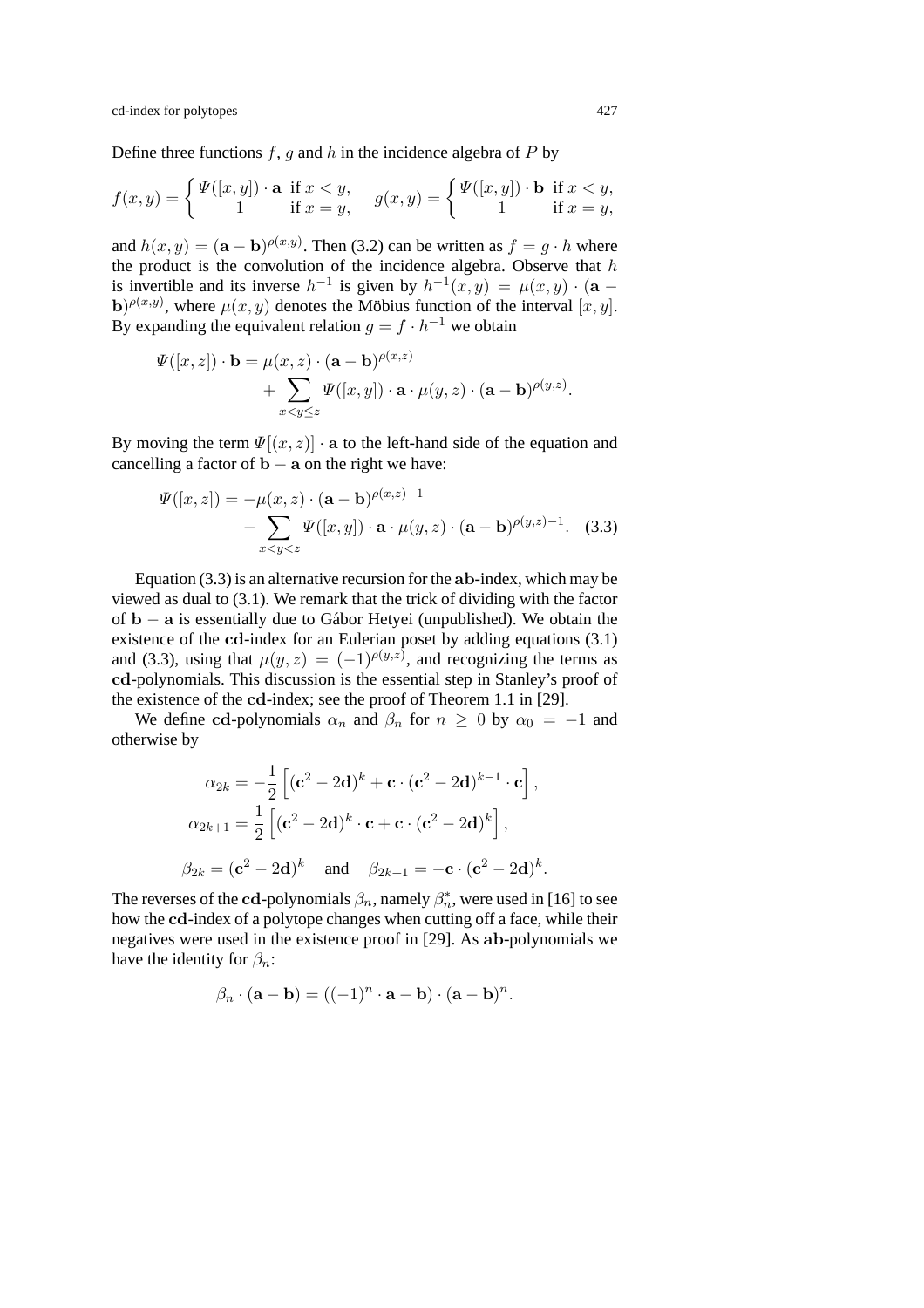Together the  $\alpha_n$  and  $\beta_n$  satisfy the recurrences

$$
\alpha_n = \beta_{n-2} \cdot \mathbf{d} - \alpha_{n-1} \cdot \mathbf{c} \qquad \text{for } n \ge 2,
$$
 (3.4)

$$
\beta_n = \beta_{n-1} \cdot \mathbf{c} - 2 \cdot \alpha_n \qquad \text{for } n \ge 1. \tag{3.5}
$$

The first recurrence shows that the  $\alpha_n$  also have integer coefficients. Let us also mention that the  $\alpha_n$  also satisfy the following recurrence

$$
\alpha_{n+1} = G(\alpha_n) - \mathbf{c} \cdot \alpha_n,
$$

even though we will not use it.

Let  $\Gamma$  be a finite regular cell (or CW) complex, for instance a polyhedral complex, such that its underlying space  $|\Gamma|$  is a topological ball of arbitrary dimension. (We shall call such a complex a *regular cellular ball* from now on.) Let  $P = P(\Gamma)$  be the poset of nonempty cells of  $\Gamma$ , where  $\tau \leq \sigma$  if  $\overline{\tau} \subseteq \overline{\sigma}$ , and  $\widehat{P}$  be the poset P with minimum and maximum elements  $\hat{0}$  and  $\hat{1}$  adjoined. It follows directly from Proposition 3.8.9 of [27] that

$$
\mu_{\hat{P}}(y,\hat{1}) = \begin{cases}\n(-1)^{\rho(y,\hat{1})} & \text{if } y \in \text{int}(\Gamma), \\
0 & \text{otherwise.} \n\end{cases}
$$
\n(3.6)

We now can give an expression for the  $ab$ -index of the boundary of  $\Gamma$  in terms of the **cd**-indices of cells in the interior.

**Proposition 3.1** *Let* Γ *be a regular cellular ball. Then*

$$
\Psi(\partial \Gamma) = \sum_{F \in \text{int}(\Gamma)} \Psi(F) \cdot \beta_{\rho(F,\hat{1})-1}.
$$

*Proof.* Let  $P = P(\Gamma)$  and  $\hat{P}$  be as above. Equating the expressions for  $\Psi(\widehat{P}) = \Psi([\hat{0}, \hat{1}])$  given by (3.1) and (3.3), and using (3.6), we get

$$
(\mathbf{a} - \mathbf{b})^{\rho(\widehat{P})-1} + \sum_{\hat{0} < F < \hat{1}} \Psi(F) \cdot \mathbf{b} \cdot (\mathbf{a} - \mathbf{b})^{\rho(F,\hat{1})-1}
$$
\n
$$
= - \sum_{F \in \text{int}(F)} \Psi(F) \cdot (-1)^{\rho(F,\hat{1})} \cdot \mathbf{a} \cdot (\mathbf{a} - \mathbf{b})^{\rho(F,\hat{1})-1}.
$$

Moving all the interior terms to the right-hand side we obtain

$$
(\mathbf{a} - \mathbf{b})^{\rho(\widehat{P})-1} + \sum_{F \in \partial \Gamma} \Psi(F) \cdot \mathbf{b} \cdot (\mathbf{a} - \mathbf{b})^{\rho(F,\hat{1})-1}
$$
  
= 
$$
\sum_{F \in \text{int}(\Gamma)} \Psi(F) \cdot \left( (-1)^{\rho(F,\hat{1})-1} \cdot \mathbf{a} - \mathbf{b} \right) \cdot (\mathbf{a} - \mathbf{b})^{\rho(F,\hat{1})-1}
$$
  
= 
$$
\sum_{F \in \text{int}(\Gamma)} \Psi(F) \cdot \beta_{\rho(F,\hat{1})-1} \cdot (\mathbf{a} - \mathbf{b}).
$$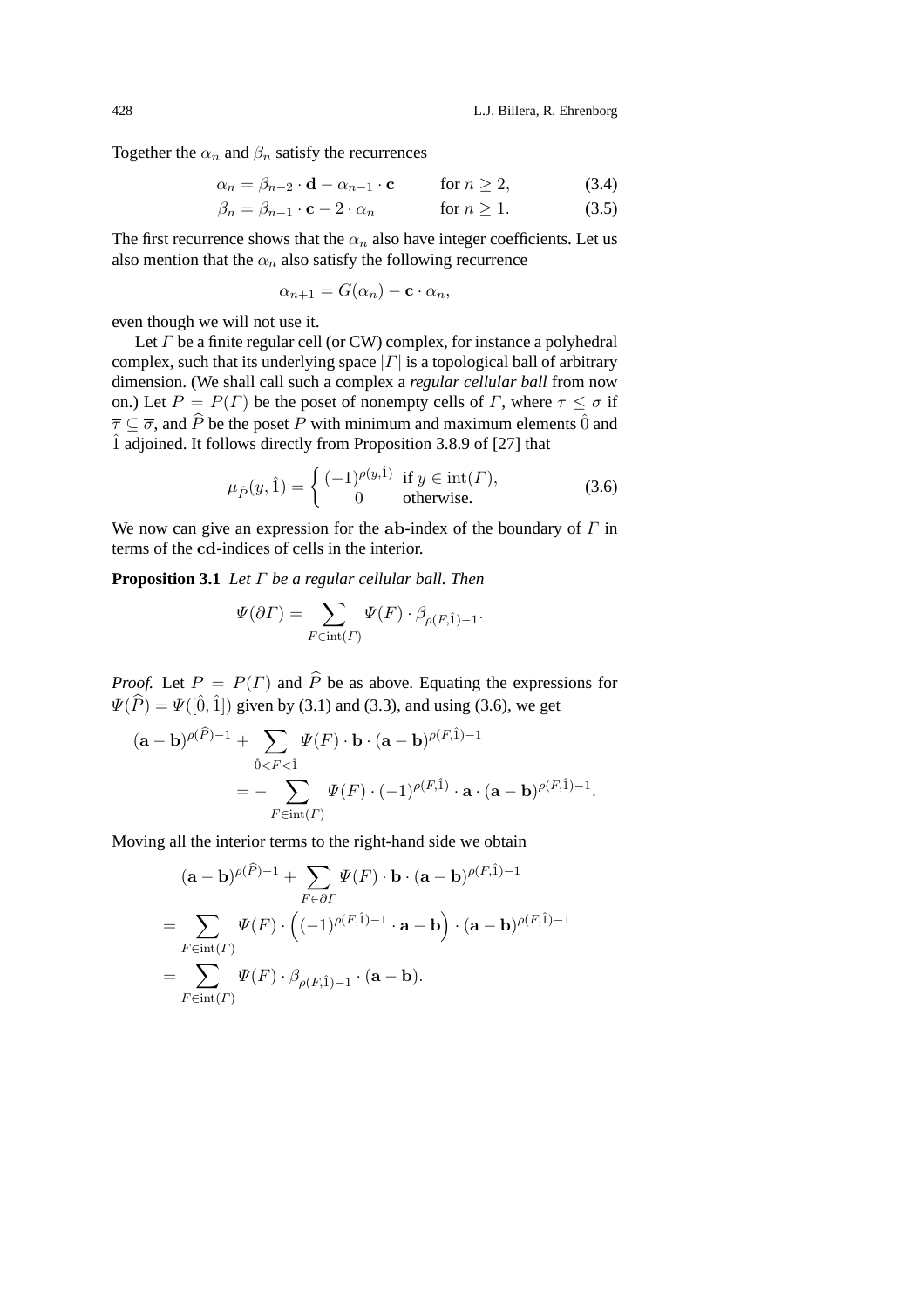Considering the face poset of  $\partial \Gamma$  and the expression of its **cd**-index by (3.1), we see that the left-hand side of the last equation is equal to  $\Psi(\partial \Gamma) \cdot (\mathbf{a} - \mathbf{b})$ , since the face poset of  $\partial \Gamma$  has rank one less than that of  $\Gamma$ . By cancelling a factor of  $\mathbf{a} - \mathbf{b}$  on both sides of the last equation, the result follows.

**Corollary 3.2** *Let* P *be a polytope and* F *a nontrivial face of* P*. Let*  $F_1, \ldots, F_r$  *be all the facets of the polytope* P *that contains the face* F. *Then*

$$
\Psi(\partial(F_1 \cup \dots \cup F_r)) = \sum_{F \leq x < P} \Psi(x) \cdot \beta_{\rho(x, P) - 1}.
$$

*Proof.* Observe that, by Lemma 2 and Proposition 2 of [13],  $F_1 \cup \cdots \cup F_r$ is a regular cellular ball whose interior faces are exactly those faces of the polytope  $P$  which contain the face  $F$ .

If  $\Gamma$  is a regular cellular d-dimensional ball, then denote by  $\Gamma'$  the regular cell complex obtained from  $\Gamma$  by attaching a single new d-dimensional cell  $\tau$  along  $\partial \Gamma$ , that is, such that  $\partial \Gamma = \partial \tau$ . Note that  $|\Gamma'|$  is a d-dimensional sphere. The proof of Lemma 6.3 in [17] also proves the following.

**Lemma 3.3** *Let* Γ *and* Λ *be regular cellular* d*-dimensional balls such that*  $\partial \Gamma = \partial A = \Gamma \cap A$ . Then

$$
\Psi(\Gamma \cup \Lambda) = \Psi(\Gamma') + \Psi(\Lambda') - \Psi(\Gamma \cap \Lambda) \cdot \mathbf{c}.
$$

## **4 Shelling**

We discuss in this section the effect of shelling on the **cd**-index of a polytope. Stanley [29] makes use of a property of Eulerian regular cellular complexes (for example, of regular cellular subdivisions of a sphere) called S-shellability. He observed that for polytopes that the "line shellings" of Bruggesser and Mani [13] are always S-shellings as well as shellings in the classical sense (C-shellings). (For simplicial complexes as well as cubical complexes, S-shellability and C-shellability are equivalent; for a proof of the latter, see [15].)

Although we will prove some of our results in the generality of regular cellular complexes, our crucial shelling arguments will be restricted to polytopes, and in this case shellings will always refer to line shellings. In particular, we need that for every pair of faces  $G \subset F$ , there exist a (line) shelling of  $F$  such that all the facets of  $F$  containing  $G$  appear as an initial segment.

We state first a corollary to the proof of [29, Theorem 2.2] that will be useful in what follows. To keep the exposition simpler, we refer the interested reader to [29] for the definition of S-shelling.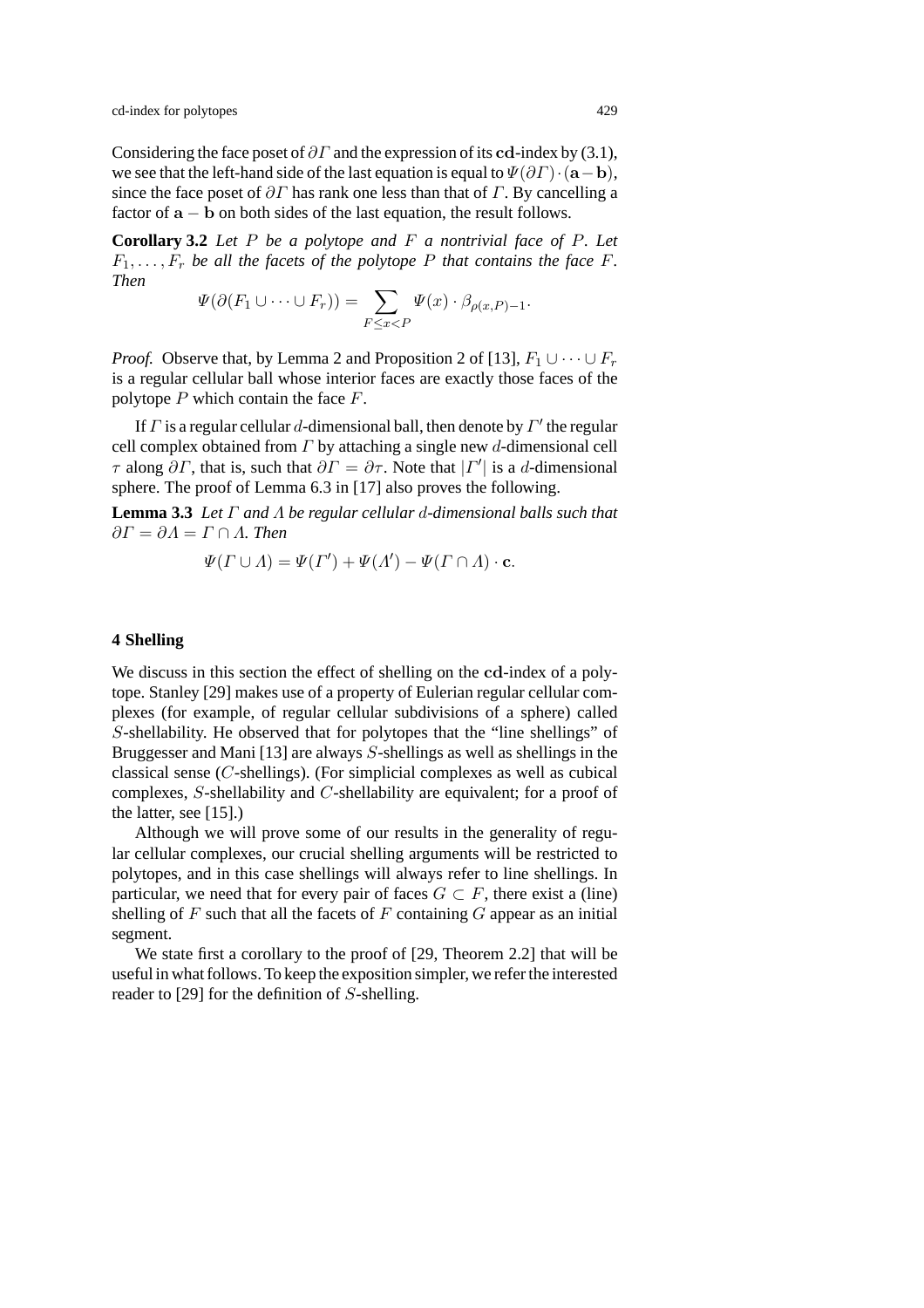**Proposition 4.1** (Stanley) Let  $F_1, \ldots, F_n$  be an S-shelling of a regular *cellular sphere* Ω*. Then*

$$
0 \leq \Psi(F'_1) \leq \Psi((F_1 \cup F_2)') \leq \cdots \leq \Psi((F_1 \cup \cdots \cup F_{n-1})') = \Psi(\Omega).
$$
  
Moreover  $\Psi(F'_1) = \Psi(F_1) \cdot \mathbf{c}$ .

For a d-dimensional regular cellular sphere  $\Omega$ , the coefficient of the term **c**d−2**d** is the number of facets minus two. Hence we observe that each inequality in Proposition 4.1 is not an equality.

**Lemma 4.2** *Let*  $F_1, \ldots, F_n$  *be a line shelling of a polytope* P*. For*  $2 \le r \le$  $n-1$  *and*  $\Lambda = (F_1 \cup \cdots \cup F_{r-1}) \cap F_r$  *we have* 

$$
\Psi((F_1 \cup \cdots \cup F_r)') - \Psi((F_1 \cup \cdots \cup F_{r-1})') = \Psi(F_r) \cdot \mathbf{c} - \Psi(\Lambda') \cdot \mathbf{c} \n+ \Psi(\partial \Lambda) \cdot \mathbf{d}.
$$

*Proof.* Since line shellings are reversible, both  $\Lambda$  and  $\Gamma = (F_{r+1} \cup \cdots \cup F_{r+1})$  $F_n$ )∩ $F_r$  are regular cellular d-dimensional balls. Further  $\partial F_r = \Lambda \cup \Gamma$  and  $\partial \Gamma = \partial \Lambda = \Gamma \cap \Lambda$ . Thus by Lemma 3.3,

$$
\Psi(F_r) - \Psi(\Lambda') = \Psi(\Gamma') - \Psi(\partial \Gamma) \cdot \mathbf{c}.\tag{4.1}
$$

Let 
$$
\check{\Psi} := \Psi((F_1 \cup \cdots \cup F_r)') - \Psi((F_1 \cup \cdots \cup F_{r-1})')
$$
. By [29, Lemma 2.1],

$$
\breve{\Psi} = (\Psi(\Gamma') - \Psi(\partial \Gamma) \cdot \mathbf{c}) \cdot \mathbf{c} + \Psi(\partial \Gamma) \cdot \mathbf{d}.
$$
 (4.2)

Substitution of (4.1) into (4.2) completes the proof.

**Proposition 4.3** *Let*  $F_1, \ldots, F_n$  *be a line shelling of a polytope* P. *Then for*  $1 \leq r \leq n-1$  *we have* 

$$
\Psi((F_1 \cup \dots \cup F_r)') = \sum_F \Psi(F) \cdot \alpha_{\rho(F,P)}
$$

*where the sum is over all nonempty intersections of*  $F_1, \ldots, F_r$ .

*Proof.* We proceed by induction on r. The case  $r = 1$ , that  $\Psi(F_1') =$  $\Psi(F_1) \cdot \mathbf{c}$ , is included in Proposition 4.1. For the inductive step, we have by Lemma 4.2, Proposition 3.1 and the inductive hypothesis that

$$
\Psi((F_1 \cup \dots \cup F_r)') = \Psi((F_1 \cup \dots \cup F_{r-1})') + \Psi(F_r) \cdot \mathbf{c}
$$
  
\n
$$
-\Psi(\Lambda') \cdot \mathbf{c} + \Psi(\partial \Lambda) \cdot \mathbf{d}
$$
  
\n
$$
= \sum_F \Psi(F) \cdot \alpha_{\rho(F,P)} + \Psi(F_r) \cdot \alpha_1
$$
  
\n
$$
+ \sum_F \Psi(F) \cdot (-\alpha_{\rho(F,P)-1} \cdot \mathbf{c} + \beta_{\rho(F,P)-2} \cdot \mathbf{d}),
$$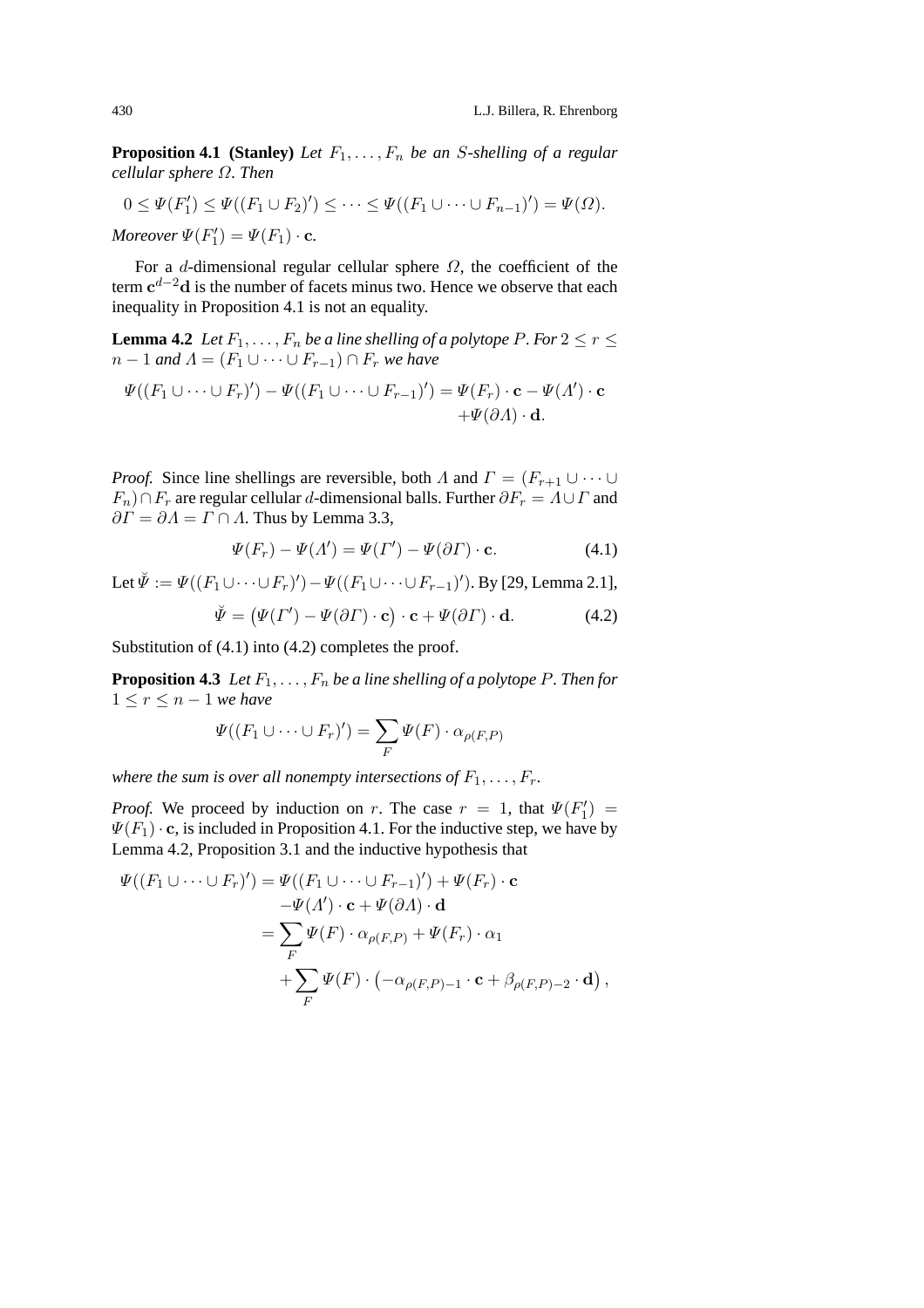where the first sum on the right is over all nonempty intersections of  $F_1, \ldots$ ,  $F_{r-1}$ , and the second is over all nonempty intersections of  $F_1, \ldots, F_r$  lying in  $F_r$ . The proof is completed by use of the recurrence (3.4).

Similar to Corollary 3.2 we have

**Corollary 4.4** *Let* P *be a polytope and* F *a nontrivial face of* P*. Let*  $F_1, \ldots, F_r$  *be all the facets of the polytope* P *that contain the face* F. *Then*

$$
\Psi((F_1 \cup \dots \cup F_r)') = \sum_{F \leq x < P} \Psi(x) \cdot \alpha_{\rho(x,P)}.
$$

*Proof.* We may reorder the facets  $F_1, \ldots, F_r$  such that they form the initial segment of a line shelling of the polytope  $P$ . Then the faces  $x$  containing  $F$  are precisely intersections of the facets containing  $F$ . Now the equality follows from Proposition 4.3.

**Corollary 4.5** *Let* P *be a polytope and* F *a nonempty face of* P*. Then*

$$
\Psi(P) \ge \sum_{F \le x < P} \Psi(x) \cdot \alpha_{\rho(x,P)}.
$$

*Proof.* The case when the face  $F$  is the polytope  $P$  follows from the nonnegativity of the **cd**-index for polytopes. Hence consider the case when the face F is a nontrivial face. Let  $F_1, \ldots, F_r$  be all the facets of the polytope  $P$  that contain the face  $F$ . Then by Proposition 4.1 we have the inequality

$$
\Psi(P) \geq \Psi((F_1 \cup \dots \cup F_r)').
$$

Now the result follows from Corollary 4.4.

**Proposition 4.6** *Let* [x, z] *be an interval in an Eulerian poset. Then*

$$
\text{Pyr}(\Psi([x,z])) - \alpha_{\rho(x,z)} = \sum_{x < y < z} \text{Pyr}(\Psi([x,y])) \cdot \alpha_{\rho(y,z)} \\
= \sum_{x < y < z} \alpha_{\rho(x,y)} \cdot \text{Pyr}(\Psi([y,z])).
$$

*Proof.* We prove the first identity in the case in which the interval  $[x, z]$  is the face lattice of a polytope  $P$ . Let  $Q$  be the pyramid over  $P$  with apex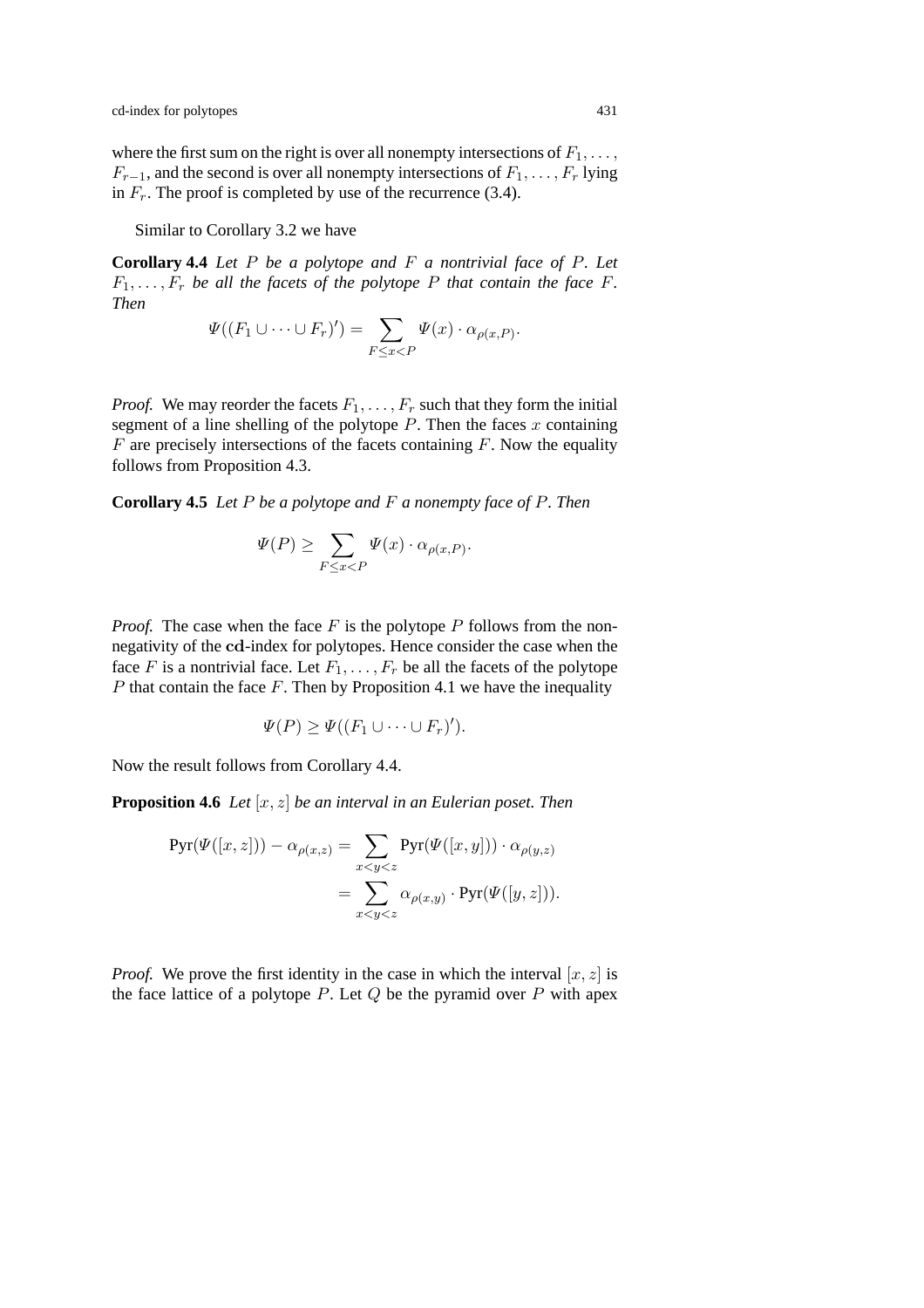v, and let  $F_1, \ldots, F_r$  be a partial shelling of Q consisting of all the faces containing v. Then by Corollary 4.4,

$$
\Psi(Q) = \Psi((F_1 \cup \dots \cup F_r)')
$$
  
= 
$$
\sum_{v \leq G < Q} \Psi(G) \cdot \alpha_{\rho(G,Q)}
$$
  
= 
$$
\alpha_{\rho(P)} + \sum_{\emptyset < F < P} \text{Pyr}(\Psi(F)) \cdot \alpha_{\rho(F,P)},
$$

since every face  $G$  of  $Q$  containing  $v$  is a pyramid over a face of  $P$ .

The general case now follows since the flag  $f$ -vectors of polytopes linearly span the flag f-vectors of all Eulerian posets [2,9]. The second identity follows by duality and  $\alpha_n^* = \alpha_n$ .

## **5 The main theorem**

We can now prove the main result of this paper which leads to a proof of the conjecture of Stanley for polytopes.

**Theorem 5.1** *For polytope* P *and nontrivial face* F *of* P*,*

$$
\Psi(P) \ge \Psi(F) \cdot \text{Pyr}(\Psi(P/F)),\tag{5.1}
$$

$$
\Psi(P) \ge \text{Pyr}(\Psi(F)) \cdot \Psi(P/F). \tag{5.2}
$$

*Proof.* It is only necessary to prove the first inequality; the second will follow by duality. Let x be a face of P such that  $F < x < P$ . By applying Corollary 4.5 to the polytope  $x$ , we have that

$$
\Psi(x) \ge \sum_{F \le y < x} \Psi(y) \cdot \alpha_{\rho(y,x)}.
$$

Since  $\Psi([x, P]) \ge 0$  we have that  $Pyr(\Psi([x, P])) \ge 0$ . Thus

$$
\Psi(x) \cdot \text{Pyr}(\Psi([x, P])) \ge \sum_{F \le y < x} \Psi(y) \cdot \alpha_{\rho(y, x)} \cdot \text{Pyr}(\Psi([x, P])).
$$

Now sum over all  $F < x < P$ .

$$
\sum_{F < x < P} \Psi(x) \cdot \text{Pyr}(\Psi([x, P]))
$$
\n
$$
\geq \sum_{F < x < P} \sum_{F \leq y < x} \Psi(y) \cdot \alpha_{\rho(y, x)} \cdot \text{Pyr}(\Psi([x, P]))
$$
\n
$$
= \sum_{F \leq y < P} \Psi(y) \cdot \sum_{y < x < P} \alpha_{\rho(y, x)} \cdot \text{Pyr}(\Psi([x, P]))
$$
\n
$$
= \sum_{F \leq y < P} \Psi(y) \cdot \left(\text{Pyr}(\Psi([y, P])) - \alpha_{\rho(y, P)}\right),
$$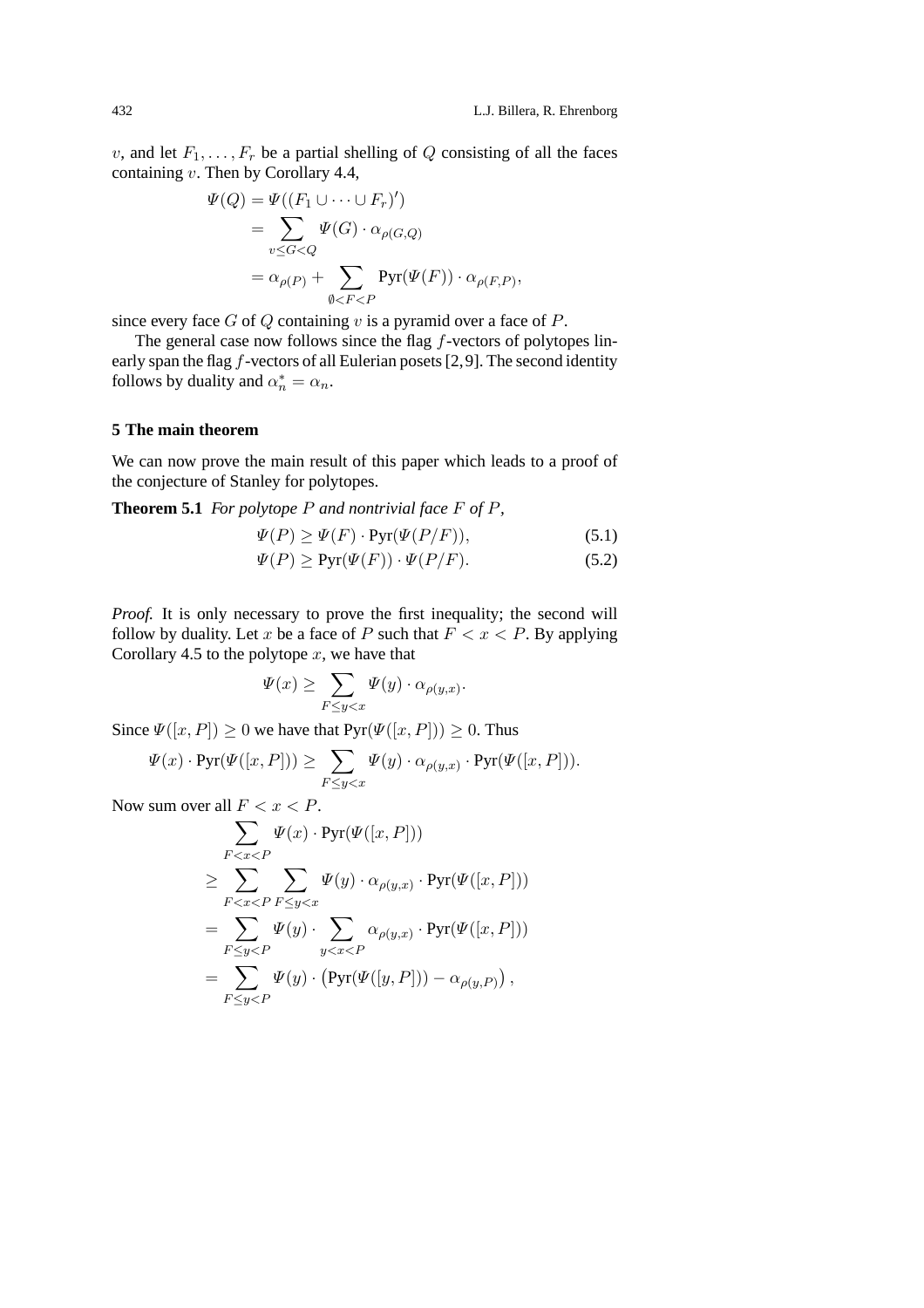where the last step is by Proposition 4.6. Now by cancelling terms we obtain

$$
\sum_{F \le x < P} \Psi(x) \cdot \alpha_{\rho(x,P)} \ge \Psi(F) \cdot \text{Pyr}(\Psi([F, P])).
$$

Apply now Corollary 4.5 and we have the desired result.

The following is Conjecture 11.1 of [17].

**Corollary 5.2** *For any polytope* P *and facet* F *of* P*,*

$$
\Psi(P) \geq \text{Pyr}(\Psi(F)),
$$

and so among polytopes having  $F$  as a facet,  $Pyr(F)$  has the smallest  $cd$ *index.*

*Proof.* This follows from the second inequality in Theorem 5.1 since  $\Psi(P/F)=1.$ 

Using repeated applications of Corollary 5.2 and the fact the  $Pyr(\cdot)$  is a nonnegative operator on  $\mathbb{Z}\langle c, d \rangle$ , we have proved the conjecture of Stanley [30, Conjecture 2.7] in the case of polytopes.

**Theorem 5.3** *For a d-dimensional polytope*  $P$ ,  $\Psi(P) \ge \Psi(\Delta_d)$ *, that is, the* **cd***-index for* d*-dimensional polytopes is minimized on the* d*-dimensional simplex.*

We also remark that equality in Theorem 5.1 only happens when the polytope  $P$  is a pyramid over another polytope  $Q$ . In equation (5.1) this occurs when the face  $F$  is the apex vertex, while in equation (5.2) when  $F$ is the base polytope Q.

Since  $w \cdot c \leq Pyr(w)$  for a nonnegative cd-polynomial w, we conclude the following.

**Corollary 5.4** *For any polytope* P *and nontrivial face* F *of* P*, the* **cd***-index* Ψ(P) *is larger than each of the* **cd***-polynomials*

 $\mathbf{c} \cdot \Psi(F) \cdot \Psi(P/F), \quad \Psi(F) \cdot \mathbf{c} \cdot \Psi(P/F) \quad \text{and} \quad \Psi(F) \cdot \Psi(P/F) \cdot \mathbf{c}.$ 

The following corollary was pointed out to us by Margaret Readdy.

**Corollary 5.5 (Readdy-Stanley)** *Let* P *be a* d*-dimensional polytope. The flag* h*-vector of the polytope* P *obtains its maximum value only at the two sets*

 $S = \{1, 3, 5, \ldots\} \cap \{1, 2, \ldots, d\}$  *and*  $S = \{2, 4, 6, \ldots\} \cap \{1, 2, \ldots, d\}.$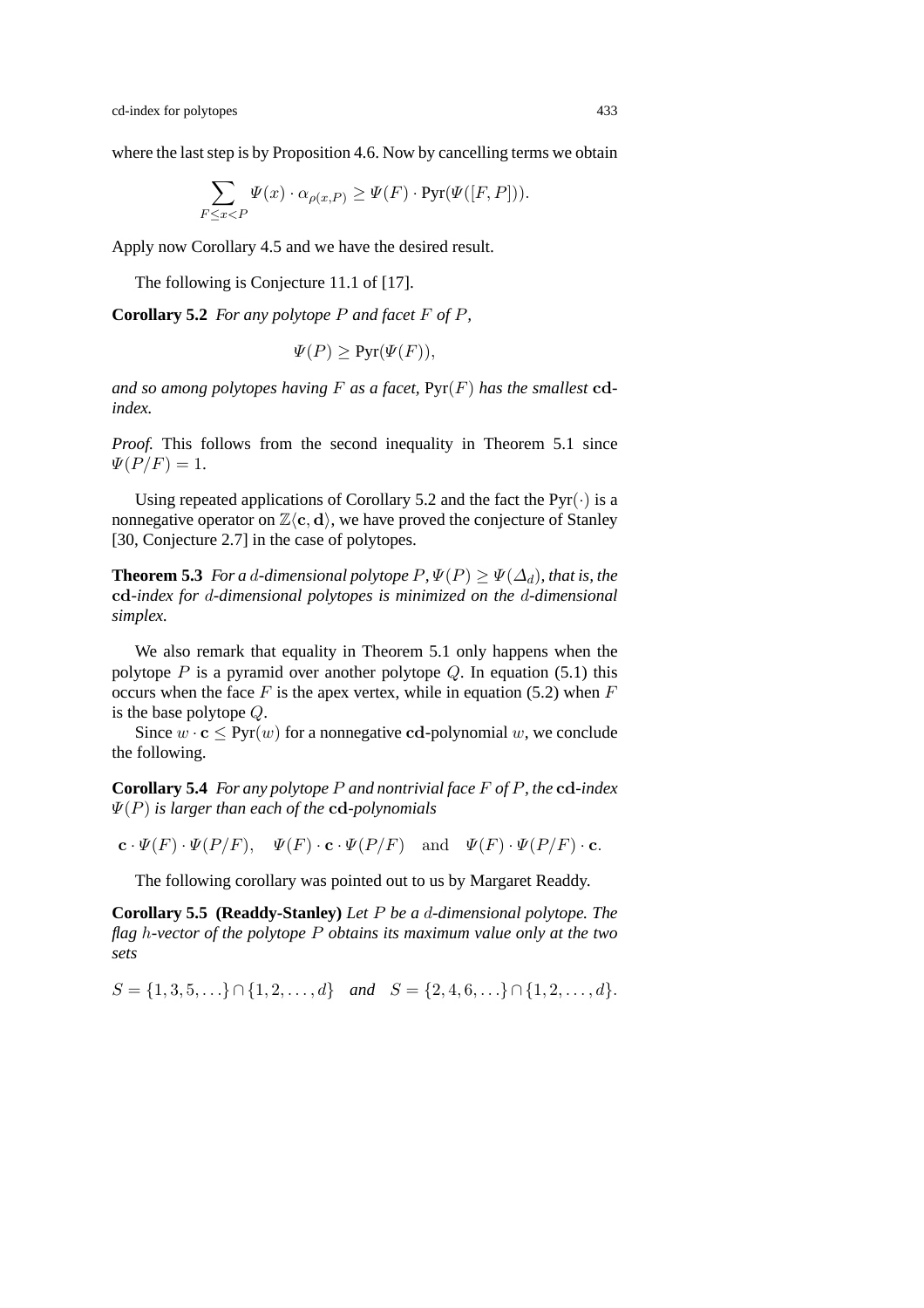This follows since we know that each coefficient of the **cd**-index of the polytope is positive. For more details, see [25].

The results of this section were motivated in part by the *submultiplicative* inequality for the g-polynomial,

$$
g(P) \ge g(F) \cdot g(P/F),\tag{5.3}
$$

originally conjectured by Kalai [20] and proved (for rational polytopes) by Braden and MacPherson [12]. This inequality applies to a generalization of the g-polynomial to all  $d$ -dimensional polytopes that comes from the study of toric varieties and their intersection homology [28] and that reduces to the simplicial  $q$ -polynomial in the simplicial case. The  $q$ -polynomial has coefficients expressible in terms of the flag f-vector [5, Theorem 6] (see also [4] and [11, §4] for various ways of computing this dependence). While it carries only a fraction of the information in the **cd**-index, (5.3) seems to say something much deeper about the structure of polytopes than Theorem 5.1. We note that  $(5.3)$  remains true when altered by taking a pyramid over either F or  $P/F$  (since this does not change the g-polynomial).

### **6 The upper bound theorem**

Here we prove the **cd**-version of the upper bound theorem for polytopes. It will allow us to reach similar conclusions about the flag  $h$ -vector (and the flag f-vector). We begin by proving certain identities on Eulerian posets. In order to do this, we introduce two linear maps on the algebra of **cd**-polynomials.

Define  $\alpha, \beta : \mathbb{Z}\langle \mathbf{c}, \mathbf{d} \rangle \longrightarrow \mathbb{Z}\langle \mathbf{c}, \mathbf{d} \rangle$  by defining them on a monomial w by

$$
\alpha(w) = \begin{cases} \alpha_{n+1} & \text{if } w = \mathbf{c}^n, \\ 0 & \text{otherwise,} \end{cases} \quad \text{and} \quad \beta(w) = \begin{cases} \beta_n & \text{if } w = \mathbf{c}^n, \\ 0 & \text{otherwise,} \end{cases}
$$

and extending the definitions by linearity. Observe that the linear map  $\alpha$ increases the degree by 1, whereas  $\beta$  does not change the degree. Also note for an interval  $[x, z]$  we have  $\alpha(\Psi([x, z])) = \alpha_{\rho(x, z)}$  and  $\beta(\Psi([x, z])) =$  $\beta_{\rho(x,z)-1}$ . The two recursions (3.4) and (3.5) can now be written as

$$
\alpha(w \cdot \mathbf{c}) = \beta(w) \cdot \mathbf{d} - \alpha(w) \cdot \mathbf{c},\tag{6.1}
$$

$$
\beta(w \cdot \mathbf{c}) = \beta(w) \cdot \mathbf{c} - 2 \cdot \alpha(w),\tag{6.2}
$$

for any **cd**-polynomial w.

**Lemma 6.1** *For any* **cd***-polynomial* w *we have*

$$
\sum_{w} \alpha(w_{(1)}) \cdot w_{(2)} = w - \beta(w).
$$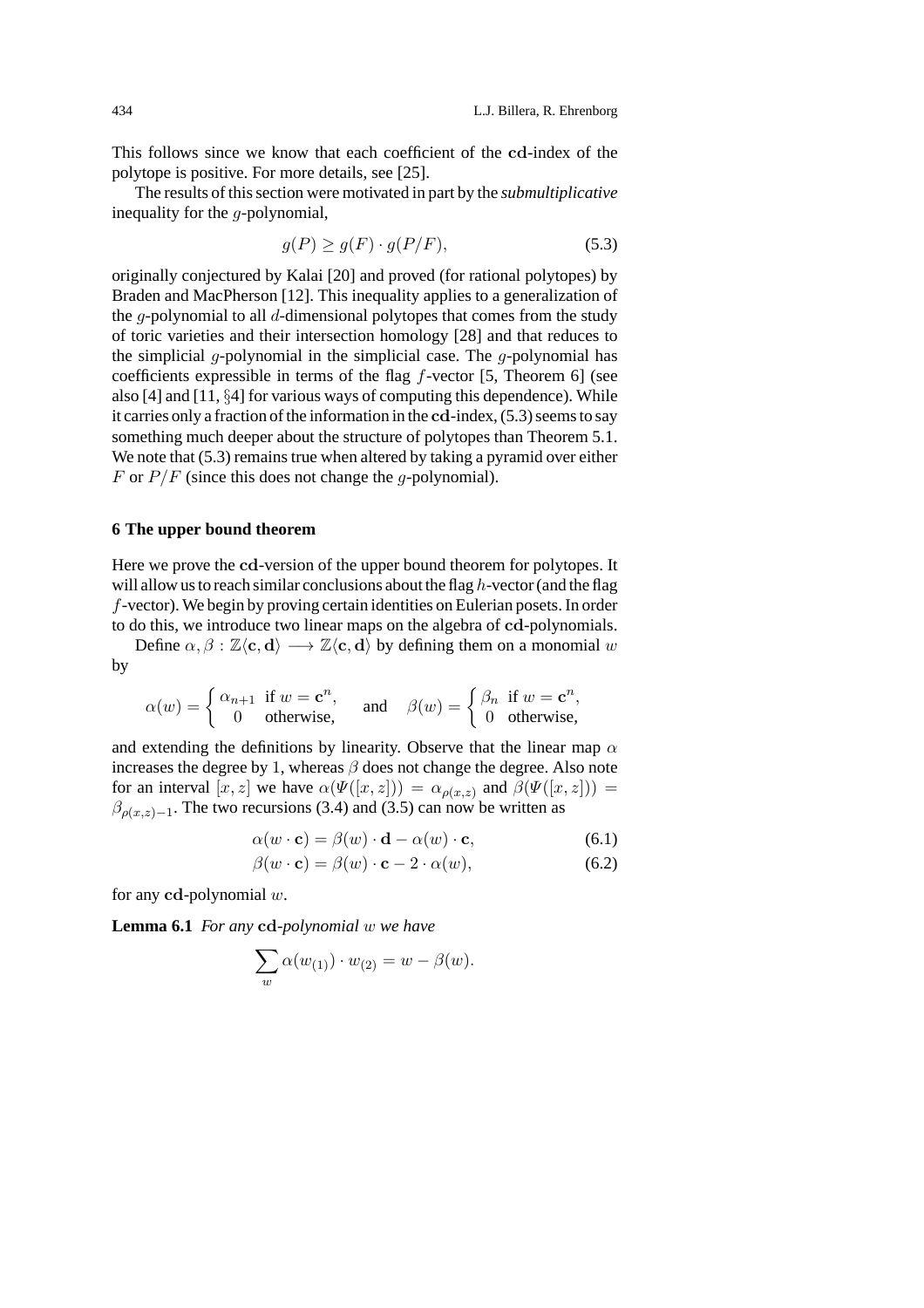*Proof.* By linearity it is enough to prove this identity for any **cd**-monomial w. We do this by induction on w. The base case  $w = 1$  is straightforward. Consider now the case when  $w = v \cdot \mathbf{c}$ . Then  $\Delta(w) = 2 \cdot v \otimes 1 + \sum_{v} v_{(1)} \otimes$  $v_{(2)} \cdot \mathbf{c}$ . Hence we have

$$
2 \cdot \alpha(v) + \sum_{v} \alpha(v_{(1)}) \cdot v_{(2)} \cdot \mathbf{c} = 2 \cdot \alpha(v) + (v - \beta(v)) \cdot \mathbf{c}
$$

$$
= v \cdot \mathbf{c} - \beta(v \cdot \mathbf{c}),
$$

where the last step is by (6.2). For the other case  $w = v \cdot d$  observe that  $\Delta(w) = v \cdot \mathbf{c} \otimes 1 + v \otimes \mathbf{c} + \sum_v v_{(1)} \otimes v_{(2)} \cdot \mathbf{d}$ . Thus we have

$$
\alpha(v \cdot \mathbf{c}) + \alpha(v) \cdot \mathbf{c} + \sum_{v} \alpha(v_{(1)}) \cdot v_{(2)} \cdot \mathbf{d}
$$
  
=  $\alpha(v \cdot \mathbf{c}) + \alpha(v) \cdot \mathbf{c} + (v - \beta(v)) \cdot \mathbf{d}$   
=  $v \cdot \mathbf{d}$   
=  $v \cdot \mathbf{d} - \beta(v \cdot \mathbf{d}),$ 

where the second step is by  $(6.1)$ . Hence the induction is complete.

Now we can prove two essential identities.

**Proposition 6.2** *Let* [x, z] *be an interval in an Eulerian poset. Then*

$$
\sum_{x < y < z} \alpha_{\rho(x,y)} \cdot \Psi([y,z]) = \Psi([x,z]) - \beta_{\rho(x,z)-1},
$$
  

$$
\sum_{x < y < z} G(\alpha_{\rho(x,y)}) \cdot \Psi([y,z]) = \alpha_{\rho(x,z)} - \text{Pyr}(\beta_{\rho(x,z)-1}).
$$

*Proof.* To prove the first identity apply Lemma 6.1 to the **cd**-polynomial  $\Psi([x, z])$ . Then the right-hand side of the lemma is  $\Psi([x, z]) - \beta_{\rho(x, z)-1}$ . The left-hand side evaluates to  $\sum_{x < y < z} \alpha_{\rho(x,y)} \cdot \Psi([y,z])$  by Proposition 2.1 using the linear map L to be  $\alpha$  and M to be the identity map.

To prove the second identity apply the operator Pyr to the first identity and use the identity (2.1). We then obtain

$$
\sum_{x < y < z} \left( G(\alpha_{\rho(x,y)}) \cdot \Psi([y,z]) + \alpha_{\rho(x,y)} \cdot \text{Pyr}(\Psi([y,z])) \right)
$$
  
= 
$$
\text{Pyr}(\Psi([x,z])) - \text{Pyr}(\beta_{\rho(x,z)-1}).
$$

Now subtract the second equation of Proposition 4.6 from this identity to get

$$
\sum_{x < y < z} G(\alpha_{\rho(x,y)}) \cdot \Psi([y,z]) = \text{Pyr}(\Psi([x,z])) - \text{Pyr}(\beta_{\rho(x,z)-1})
$$

$$
-\text{Pyr}(\Psi([x,z])) + \alpha_{\rho(x,z)} = \alpha_{\rho(x,z)} - \text{Pyr}(\beta_{\rho(x,z)-1}),
$$

which is the desired equality.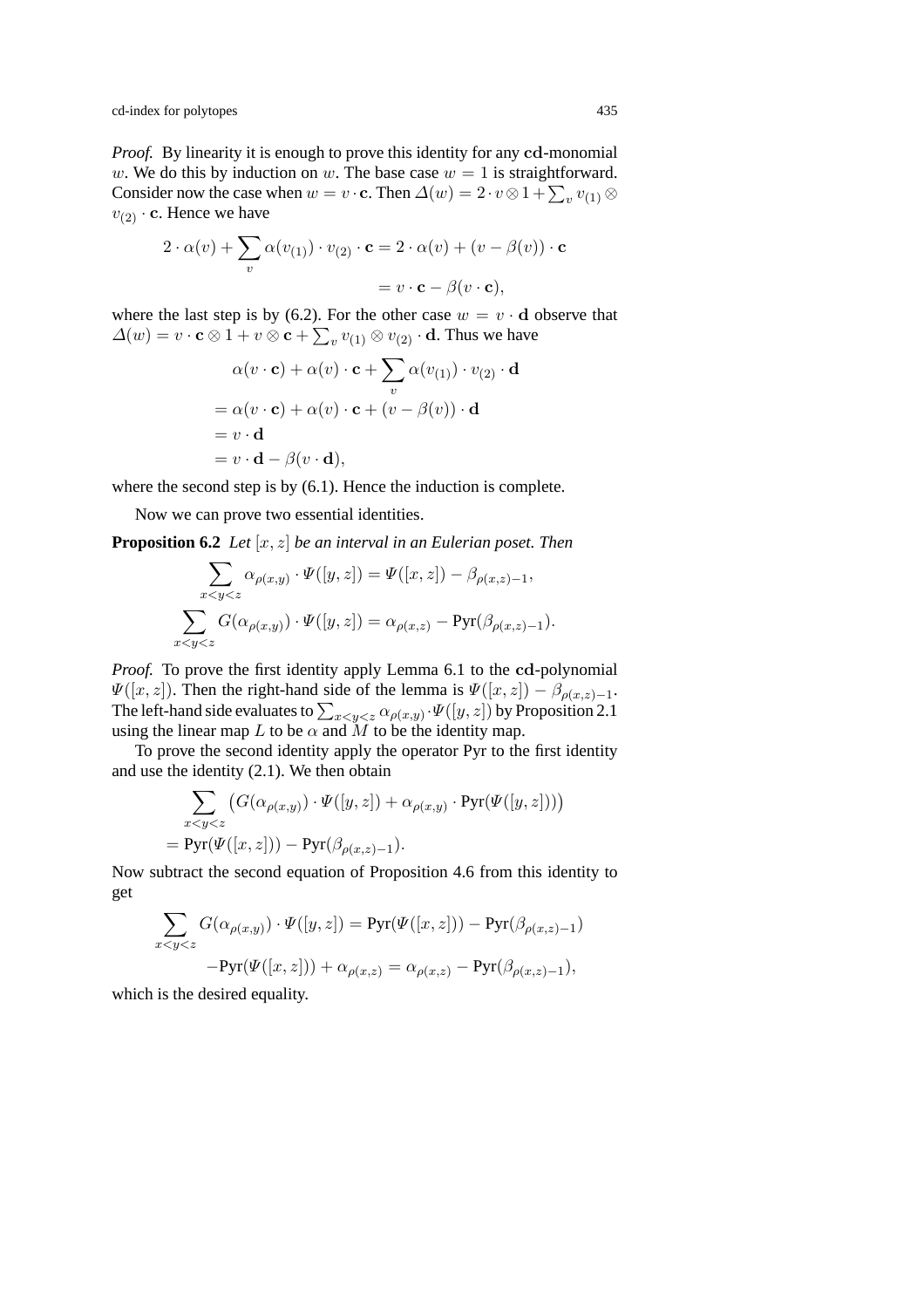**Proposition 6.3** *Let* P *be a polytope and* F *a nontrivial face of* P*. Let*  $F_1, \ldots, F_r$  *be the facets of* P *that contain the face* F. Then we have that

$$
Pyr(\Psi(\partial(F_1 \cup \cdots \cup F_r))) \geq \Psi((F_1 \cup \cdots \cup F_r)').
$$

*Proof.* Let x be a face of P such that  $F \leq x < P$ . By Corollary 4.5 we have that

$$
\Psi(x) \ge \sum_{F \le y < x} \Psi(y) \cdot \alpha_{\rho(y,x)}.
$$

Since the linear operator G preserves weak inequalities and that  $\Psi([x, P]) \geq 0$ 0, we have

$$
G(\Psi(x)) \cdot \Psi([x, P]) \ge \sum_{F \le y < x} G(\Psi(y) \cdot \alpha_{\rho(y, x)}) \cdot \Psi([x, P]).
$$

Now sum over all  $F \leq x < P$ .

$$
\sum_{F \leq x < P} G(\Psi(x)) \cdot \Psi([x, P])
$$
\n
$$
\geq \sum_{F \leq x < P} \sum_{F \leq y < x} G(\Psi(y) \cdot \alpha_{\rho(y,x)}) \cdot \Psi([x, P])
$$
\n
$$
= \sum_{F \leq y < P} \sum_{y < x < P} G(\Psi(y) \cdot \alpha_{\rho(y,x)}) \cdot \Psi([x, P])
$$
\n
$$
= \sum_{F \leq y < P} G(\Psi(y)) \cdot \sum_{y < x < P} \alpha_{\rho(y,x)} \cdot \Psi([x, P])
$$
\n
$$
+ \sum_{F \leq y < P} \Psi(y) \cdot \sum_{y < x < P} G(\alpha_{\rho(y,x)}) \cdot \Psi([x, P])
$$
\n
$$
= \sum_{F \leq y < P} G(\Psi(y)) \cdot (\Psi([y, P]) - \beta_{\rho(y, P) - 1})
$$
\n
$$
+ \sum_{F \leq y < P} \Psi(y) \cdot (\alpha_{\rho(y, P)} - \text{Pyr}(\beta_{\rho(y, P) - 1})),
$$

where the last step is by Proposition 6.2. Move the negative terms to the left-hand side and also cancel terms, we then obtain

$$
\sum_{\substack{F \le x < P}} \left( G(\Psi(x)) \cdot \beta_{\rho(x,P)-1} + \Psi(x) \cdot \text{Pyr}(\beta_{\rho(x,P)-1}) \right)
$$
  
\n
$$
\ge \sum_{F \le x < P} \Psi(x) \cdot \alpha_{\rho(x,P)}.
$$

Now by the identity (2.1) we have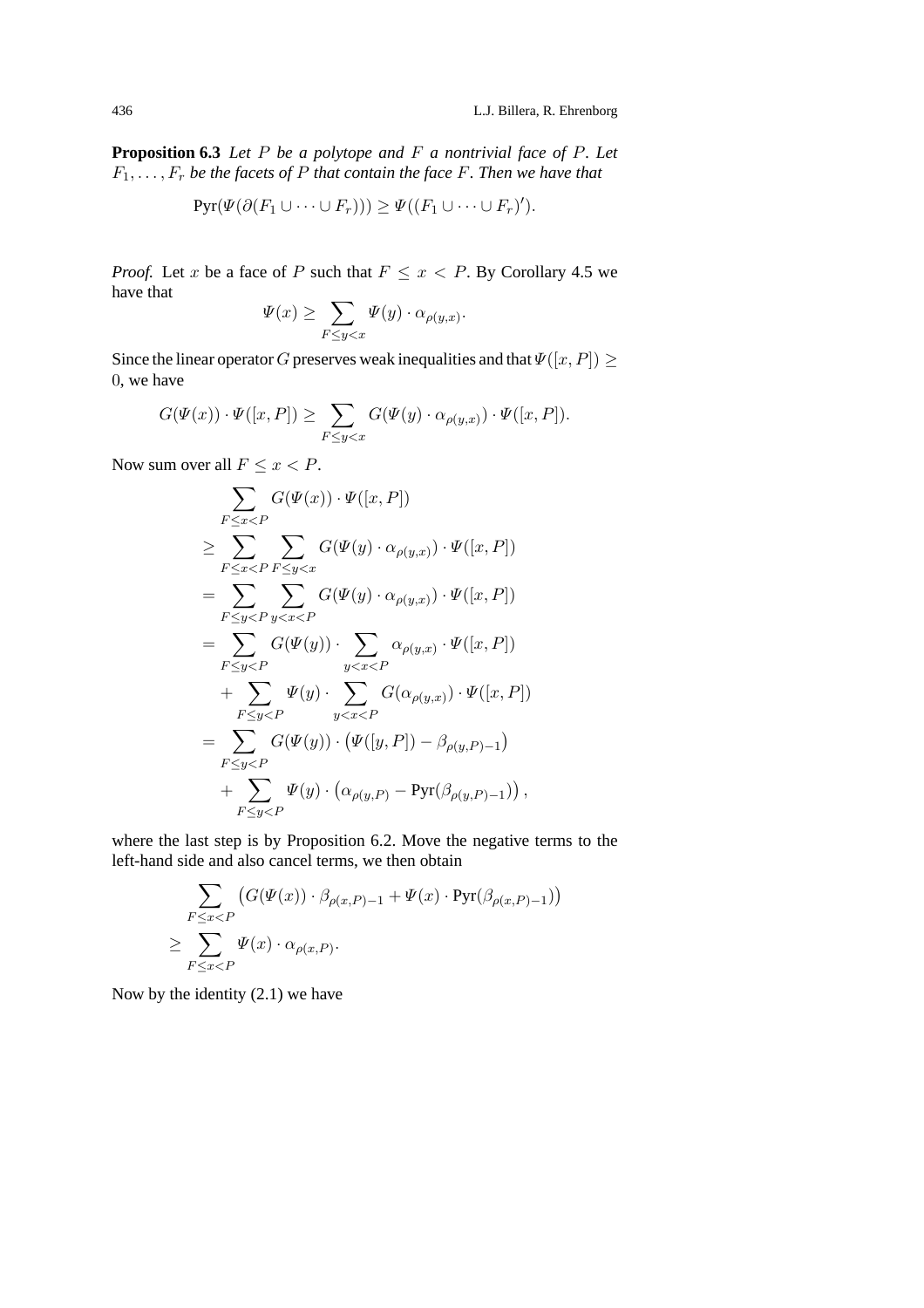$$
\mathrm{Pyr}\left(\sum_{F\leq x < P}\Psi(x)\cdot \beta_{\rho(x,P)-1}\right) \geq \sum_{F\leq x < P}\Psi(x)\cdot \alpha_{\rho(x,P)}.
$$

Lastly, apply Corollaries 3.2 and 4.4 and the proof is complete.

**Proposition 6.4** *Let* P *be a polytope with a vertex* v*. Let* Q *be the convex hull of* P *with a new vertex* w *placed beyond all facets of* P *containing* v *and beneath the rest. Then*

$$
\Psi(P) \le \Psi(Q).
$$

*Proof.* Let  $F_1, \ldots, F_r$  be facets of P that contain the vertex v and let  $G_1, \ldots, G_r$  $G_s$  be the facets of Q that contain w. Then we have that  $\partial(F_1 \cup \cdots \cup F_r)$  =  $\partial(G_1\cup\cdots\cup G_s)$  (see [18, §5.2]). Moreover, the pyramid of  $\partial(G_1\cup\cdots\cup G_s)$ is  $(G_1 \cup \cdots \cup G_s)'$ .

Observe that the polytopes P and Q share the remaining facets. Let  $\Lambda$ be the union of these remaining facets. Now we have that

$$
\Psi(P) = \Psi((F_1 \cup \cdots \cup F_r)') + \Psi(\Lambda') - \Psi(\partial(F_1 \cup \cdots \cup F_r)) \cdot \mathbf{c}
$$
  
\n
$$
\leq \text{Pyr}(\Psi(\partial(F_1 \cup \cdots \cup F_r))) + \Psi(\Lambda') - \Psi(\partial(F_1 \cup \cdots \cup F_r)) \cdot \mathbf{c}
$$
  
\n
$$
= \Psi((G_1 \cup \cdots \cup G_s)') + \Psi(\Lambda') - \Psi(\partial(G_1 \cup \cdots \cup G_s)) \cdot \mathbf{c}
$$
  
\n
$$
= \Psi(Q),
$$

where the inequality is Proposition 6.3 and the first and last step is Lemma 3.3.

**Theorem 6.5** *Let* P *be a* d*-dimensional polytope with* n *vertices. Then*

 $\Psi(P) \leq \Psi(C(n,d)),$ 

*where*  $C(n, d)$  *is the cyclic polytope in d dimensions and with n vertices.* 

*Proof.* We can pull each of the vertices of the polytope P until we obtain a simplicial polytope  $Q$  with the same number of vertices. By Proposition 6.4 we have that  $\Psi(P) \leq \Psi(Q)$ . Among simplicial polytopes McMullen [22, 23] proved that the cyclic polytope maximizes the h-vector. Since the **cd**polynomials  $\check{\Phi}_{d,i}$  are nonnegative, it follows that  $\Psi(Q) \leq \Psi(C(n,d)).$ 

Since the flag h-vector is a nonnegative linear combination of the coefficients of the **cd**-index, and the flag f-vector a nonnegative linear combination of the flag  $h$ -vector, we obtain as a corollary two inequalities. The first of these was observed in [3, §7]; the second is new.

**Corollary 6.6** *Let*  $P$  *be a d-dimensional polytope with n vertices. For*  $S \subseteq$  $\{1, 2, \ldots, d\}$ 

$$
f_S(P) \le f_S(C(n,d)) \quad \text{and} \quad h_S(P) \le h_S(C(n,d)).
$$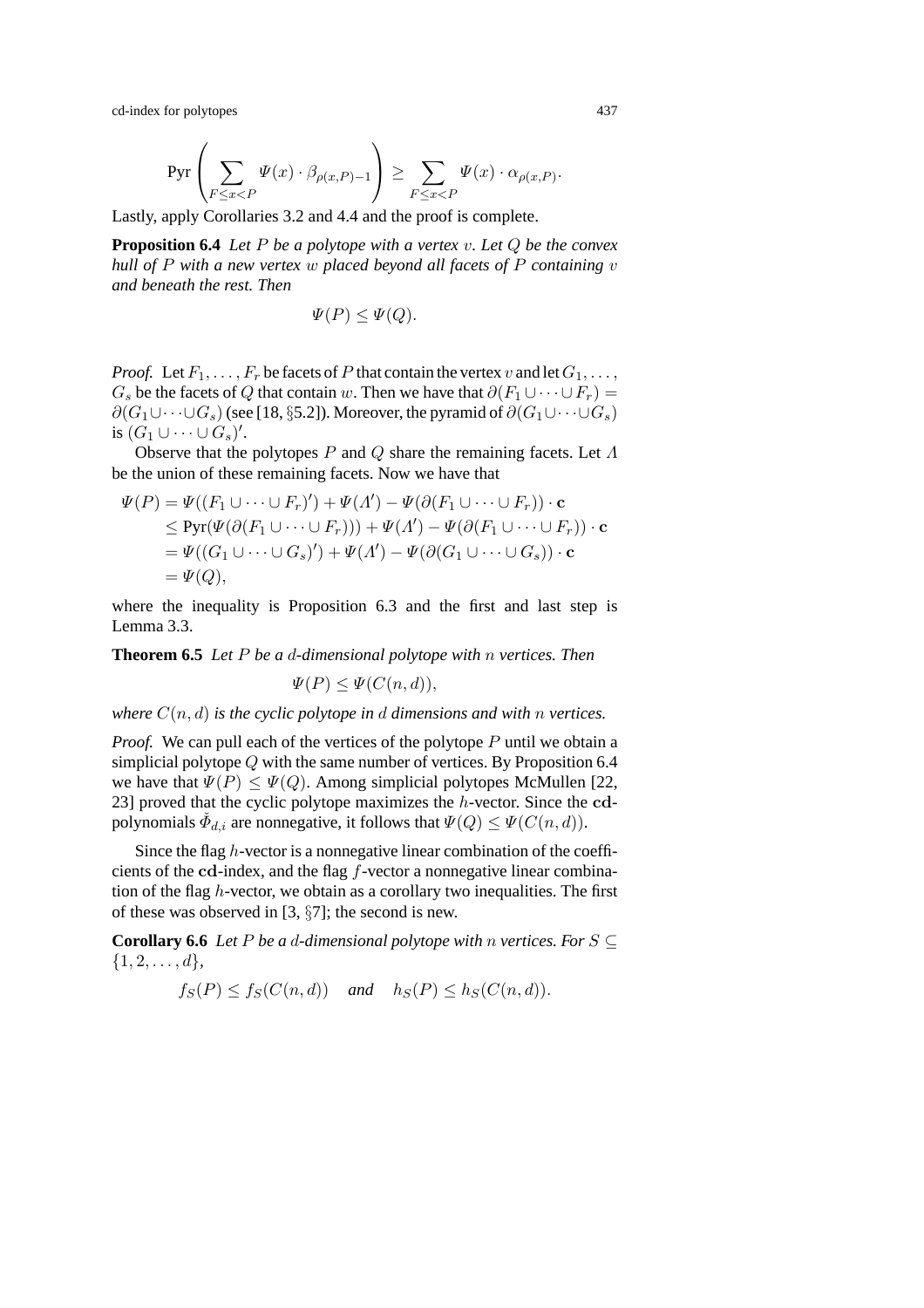#### **7 Derived inequalities**

The strong submultiplicative inequalities for the **cd**-index given in Theorem 5.1 give rise to quadratic inequalities for the flag f-vector. These arise by means of the convolution product on chain counts introduced in [20] and studied extensively in [11]. We compute the resulting derived inequalities for 4-dimensional polytopes.

First we determine the coefficients of the **cd**-index in terms of the flag fvector. To do this, we recall a related invariant, the sparse  $k$ -vector, defined in [9]. It was shown in [2] that a basis for the flag  $f$ -vectors of Eulerian posets of rank  $d + 1$  is given by the *sparse* subsets  $S \subseteq \{1, \ldots, d\}$ , namely those S not containing  $\{i, i+1\}$ , for all i, and not containing d. We define the *sparse flag* k*-vector*, for sparse subsets S, by

$$
k_S = \sum_{T \subseteq S} (-1)^{|S| - |T|} h_T
$$

or, equivalently,

$$
k_S = \sum_{T \subseteq S} (-2)^{|S| - |T|} f_T.
$$
 (7.1)

It is immediate that the sparse  $k$ -vector also gives a basis for the flag  $f$ vectors. This can be seen as well from the following unpublished result (due to the authors and Margaret Readdy), which can be proved by substituting the expression for  $k<sub>S</sub>$  given in [9, Definition 6.5] into the expression below.

**Proposition 7.1** *Let*  $w = \mathbf{c}^{n_1} \mathbf{d} \mathbf{c}^{n_2} \mathbf{d} \mathbf{c}^{n_3} \cdots \mathbf{c}^{n_p} \mathbf{d} \mathbf{c}^{n_{p+1}}$  *be a* **cd***-word, and define*  $m_0, \ldots, m_p$  *by*  $m_0 = 1$  *and*  $m_i = m_{i-1} + n_i + 2$ *. Then the coefficient of* w *in the* **cd***-index is given by*

$$
\sum_{i_1,\dots,i_p} (-1)^{(m_1-i_1)+(m_2-i_2)+\dots+(m_p-i_p)} k_{i_1 i_2 \cdots i_p},
$$

*where the sum is over all p-tuples*  $(i_1, i_2, \ldots, i_p)$  *such that*  $m_{i-1} \leq i_i \leq$  $m_i - 2$ .

To obtain these coefficients in terms of the  $f<sub>S</sub>$ , one can invert the equation (7.1) to obtain

$$
f_S = \sum_{T \subseteq S} 2^{|S| - |T|} k_T.
$$

A different expression for the **cd**-coefficients in terms of the flag h-vector is given in [4]. The **cd**-coefficients were computed directly through dimension 8 (rank 9) by Meisinger [21, Appendix D]. The nonnegativity of the coefficients of the **cd**-index for polytopes implies that the forms given in Proposition 7.1 are always nonnegative for polytopes. In fact, applying (5.1)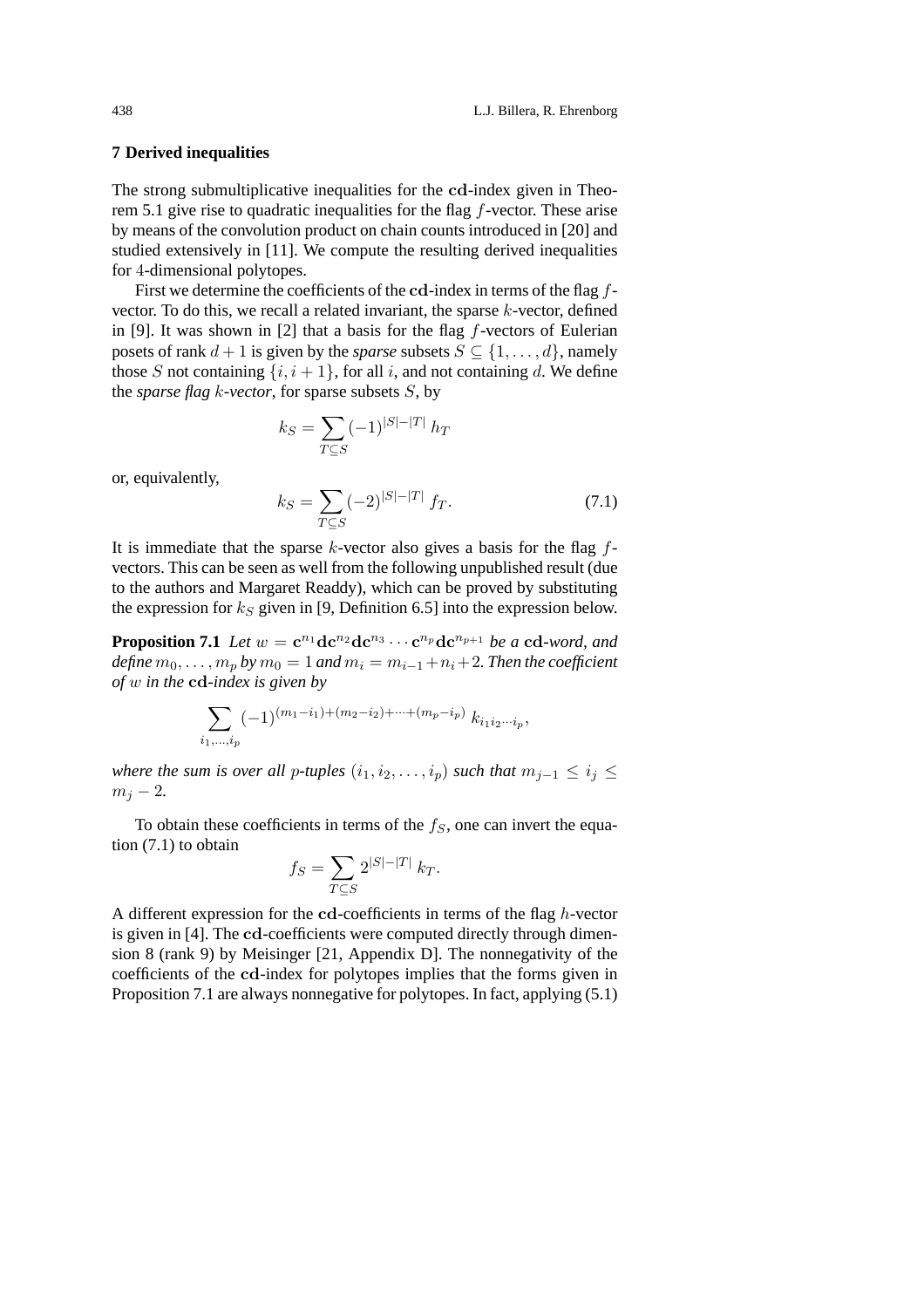when  $F$  is a facet of  $P$  shows that these forms are always increasing with respect to inclusion of faces. Since each  $k<sub>S</sub>$  is itself a sum of  $cd$ -coefficients (see [9, pp. 34–35]), it follows as well that  $k_S \geq 0$  for polytopes.

We can use the inequalities in Theorem 5.1 to obtain quadratic inequalities on the flag f-vector by making implicit use of a convolution on flag *f*-vectors studied in [11,20]. Suppose  $f_S^n$  and  $f_T^m$  count flags in posets of ranks m and n, respectively. Then if P is a poset of rank  $n + m$ , it follows that

$$
\sum_{x:\rho(x)=n} f_S^n([0, x]) \cdot f_T^m([x, \hat{1}]) = f_{S \cup \{n\} \cup (T+n)}^{n+m}(P),\tag{7.2}
$$

where  $T + n := \{i + n | i \in T\}$ . Thus if we sum an inequality like (5.1) or (5.2) over all faces  $F$  of a fixed dimension  $k$ , we get on the right-hand side a cd-polynomial with coefficients in terms of the flag  $f$ -vector of  $P$ (only involving flags containing  $k$ ), while on the left-hand side we have the polynomial  $f_k(P) \cdot \Psi(P)$ , whose coefficients are products of linear forms in the flag f-vector with  $f_k(P)$ . We note that the convolution defined in (7.2) is dual to the coalgebra structure on  $\mathbb{Z}\langle \mathbf{c}, \mathbf{d} \rangle$  (see [11, Sect. 5.1]).

We illustrate by deriving all such inequalities that can be obtained for 4-dimensional polytopes. There are four cases to check, where the rank of  $F$ is  $1, 2, 3$  or 4 and the pyramid is performed on  $F$ . The other four cases will follow by duality. It follows from Proposition 7.1 that for posets of ranks **between** 1 and 5 the **cd**-indices are 1, **c**, **c**<sup>2</sup> + (f<sub>1</sub> − 2)**d**, **c**<sup>3</sup> + (f<sub>1</sub> − 2)**dc** +  $(f_2 - f_1)$ **cd** and  $c^4 + (f_1 - 2)$ **d** $c^2 + (f_2 - f_1)$ **cdc** +  $(f_3 - f_2 + f_1 - f_2)$  $2)c^{2}d + (f_{13} - 2f_{3} - 2f_{1} + 4)d^{2}$ , respectively.

The table below summarizes the nontrivial inequalities coming from this approach. We have omitted those cases when the derived inequality is merely the nonnegativity of the relevant **cd**-coefficient. All inequalities are expressed in terms of the basis of sparse flag numbers  $f_1$ ,  $f_2$ ,  $f_3$  and  $f_{13}$ .

| $\rho(F)$                | $cd$ – word              | derived inequality                                               |
|--------------------------|--------------------------|------------------------------------------------------------------|
| $\mathbf{1}$             | $\overline{c}^2d$        | $f_{13} + f_1 f_2 + 2f_1 \leq f_1 f_3 + (f_1)^2 + 2f_2$          |
| $\mathcal{D}$            | $c^2d$                   | $f_{13}+(f_2)^2\leq f_1f_2+f_2f_3$                               |
|                          | $\mathrm{d}\mathbf{c}^2$ | $3 < f_1$                                                        |
|                          | d <sup>2</sup>           | $2f_2(f_1 + f_3) \le f_{13}(f_2 - 1) + 6f_2$                     |
| 3                        | $\mathbf{d}\mathbf{c}^2$ | $f_{13} + f_3 \leq f_1 f_3$                                      |
|                          | cdc                      | $f_{13} + f_1 f_3 \leq f_3 (f_2 + 1)$                            |
| $\overline{\mathcal{A}}$ | dc <sup>2</sup>          | $f_{13} + f_1 f_2 + 3f_1 + f_3 \leq f_1 f_3 + (f_1)^2 + 3f_2$    |
|                          | cdc                      | $f_{13} + f_1 f_3 + (f_1 - f_2)^2 + f_2 \le f_2 f_3 + f_1 + f_3$ |
|                          | $c^2d$                   | $(f_1 + f_3)(2f_2 + 3)$                                          |
|                          |                          | $\leq (f_1+f_3)^2+(f_2)^2+2f_1+f_2$                              |
|                          | d <sup>2</sup>           | $f_{13}(f_2+1)+2(f_1+f_3)^2+6f_2$                                |
|                          |                          | $\leq (f_{13} + 2f_2 + 6)(f_1 + f_3)$                            |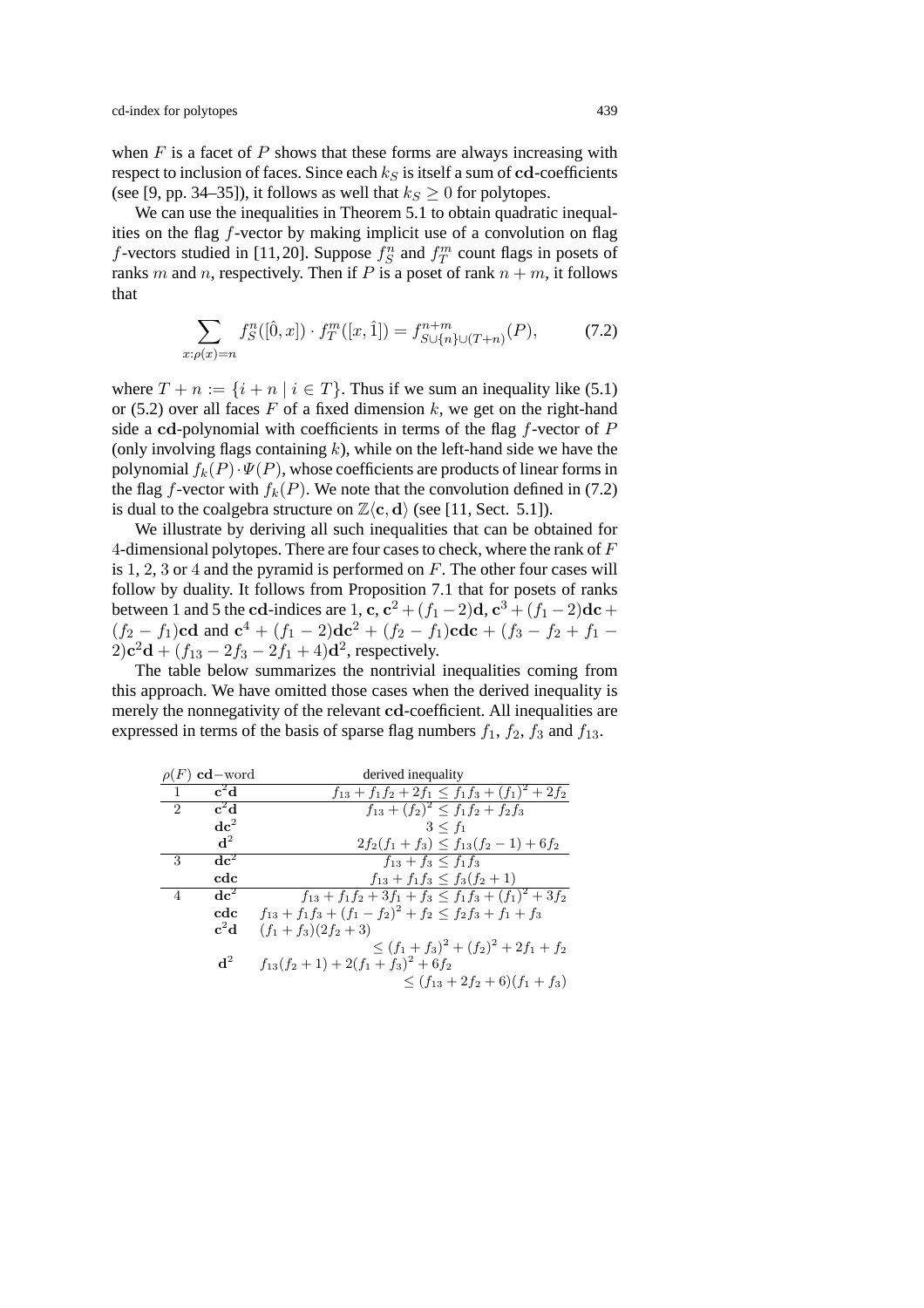For completeness, we give below the inequalities derived in a similar way (for rational polytopes) from the Braden-MacPherson inequality (5.3). Here the relevant g-polynomials are 1, 1,  $1 + (f_1 - 3)t$ ,  $1 + (f_1 - 4)t$  and  $1 + (f_1 - 5)t + (10 - 4f_1 + f_2 - 3f_3 + f_{13})t^2$  (see [21, Appendix B] or [4]). For these ranks, all the nontrivial inequalities come from comparing the degree one terms. Again, we omit those obtainable by duality.

| $\rho(F)$ | derived inequality                                           |
|-----------|--------------------------------------------------------------|
|           | $2f_2 + f_1 \leq (f_1)^2$                                    |
| 2         | $f_{13} + 2f_2 \leq f_1 f_2$                                 |
| 3         | $f_{13} + 2f_3 \leq f_1f_3$                                  |
|           | $f_{13} + f_1 f_2 + 3f_1 + f_3 \le f_1 f_3 + (f_1)^2 + 3f_2$ |

Note that the first of these is straightforward; in fact, it follows from a stronger inequality in [1, Theorem 2]. The fourth of these is exactly the coefficient of  $\text{d} \mathbf{c}^2$  when  $\rho(F)=4$  in the first table.

It is interesting, and somewhat provocative, to note that for  $f$ -vectors of simplicial polytopes, the first nonlinear inequality of the characterizing set,  $g_2 \n\t\leq g_1^{\langle 1 \rangle}$ , is also quadratic. One can obtain further inequalities using this method by breaking  $P$  into more than two intervals and applying Theorem 5.1 or the Braden-MacPherson inequality successively. These will still be quadratic, with  $f_S(P) \cdot \Psi(P)$  on the left-hand side and a polynomial with linear coefficients on the right-hand side. It is not clear whether or not the inequalities so obtained are consequences of the quadratics described above.

*Acknowledgements.* We are grateful to Marge Bayer, Tom Braden, Gil Kalai, Margaret Readdy, Günter Ziegler and the referee for comments and corrections on an earlier version of this paper.

#### **References**

- 1. Bayer, M.: The extended f-vectors of 4-polytopes. J. Combin. Theory Ser. A **44**, 141– 151 (1987)
- 2. Bayer, M., Billera, L.: Generalized Dehn-Sommerville relations for polytopes, spheres and Eulerian partially ordered sets. Invent. Math. **79**, 143–157 (1985)
- 3. Bayer, M., Billera, L.: Counting faces and chains in polytopes and posets. In: Greene, C., ed.: Combinatorics and Algebra (Contemporary Mathematics, Vol. **34**, pp. 207–252) Providence: American Mathematical Society 1984
- 4. Bayer, M., Ehrenborg, R.: On the toric h-vectors of posets. To appear in Trans. Amer. Math. Soc.
- 5. Bayer, M., Klapper, A.: A new index for polytopes. Discrete Comput. Geom. **6**, 33–47 (1991)
- 6. Bayer, M., Lee, C.W.: Combinatorial Aspects of Convex Polytopes. In: Gruber, P.M., Wills, J.M., eds.: Handbook of Convex Geometry, Volume A (Chapter 2.3, pp. 485–534) Amsterdam: Elsevier Science Publishers B. V. 1993
- 7. Billera, L.J., Björner, A.: Face numbers of polytopes and complexes. In: Goodman, J.E., O'Rourke, J., eds.: Handbook of Discrete and Computational Geometry (pp. 291–310) Boca Raton New York: CRC Press 1997